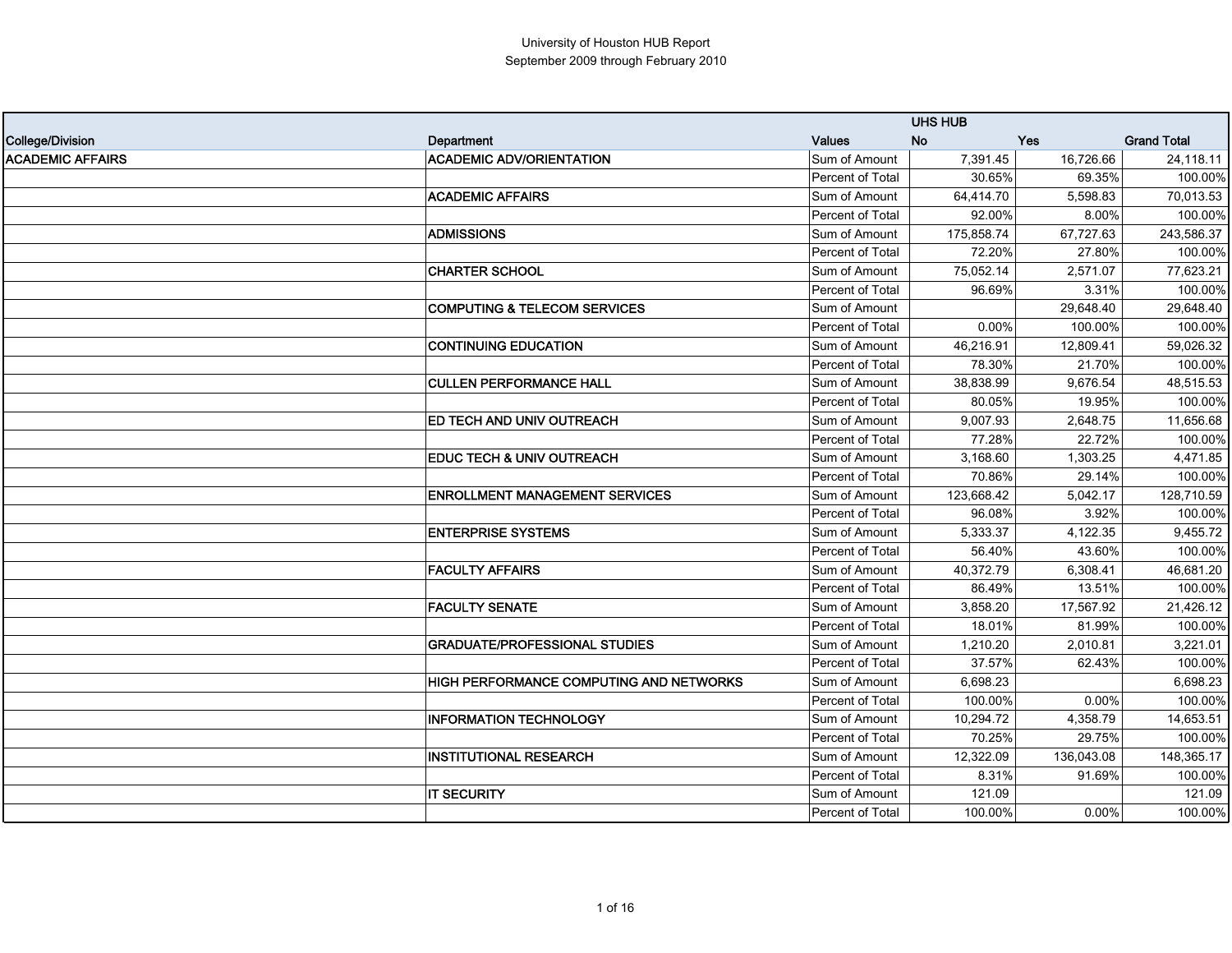|                                          |                                       |                  | <b>UHS HUB</b> |               |                    |
|------------------------------------------|---------------------------------------|------------------|----------------|---------------|--------------------|
| College/Division                         | Department                            | <b>Values</b>    | <b>No</b>      | <b>Yes</b>    | <b>Grand Total</b> |
|                                          | <b>KUHF RADIO</b>                     | Sum of Amount    | 443,254.49     | 27,368.52     | 470,623.01         |
|                                          |                                       | Percent of Total | 94.18%         | 5.82%         | 100.00%            |
|                                          | <b>KUHT TV</b>                        | Sum of Amount    | 402,538.66     | 26,776.95     | 429,315.61         |
|                                          |                                       | Percent of Total | 93.76%         | 6.24%         | 100.00%            |
|                                          | REGISTRATION AND ACADEMIC RECO        | Sum of Amount    | 54,700.35      | 4,595.46      | 59,295.81          |
|                                          |                                       | Percent of Total | 92.25%         | 7.75%         | 100.00%            |
|                                          | SCHOLARSHIPS AND FINANCIAL AID        | Sum of Amount    | 102,688.75     | 69,677.12     | 172,365.87         |
|                                          |                                       | Percent of Total | 59.58%         | 40.42%        | 100.00%            |
|                                          | <b>TECHNOLOGY SUPPORT SERVICES</b>    | Sum of Amount    | 36,782.81      | 36,603.22     | 73,386.03          |
|                                          |                                       | Percent of Total | 50.12%         | 49.88%        | 100.00%            |
|                                          | UH WELCOME CENTER                     | Sum of Amount    | 86,507.22      | 83,433.03     | 169,940.25         |
|                                          |                                       | Percent of Total | 50.90%         | 49.10%        | 100.00%            |
|                                          | UNDERGRADUATE STUDIES                 | Sum of Amount    | 8,574.61       | 310.10        | 8,884.71           |
|                                          |                                       | Percent of Total | 96.51%         | 3.49%         | 100.00%            |
| <b>ACADEMIC AFFAIRS Sum of Amount</b>    |                                       |                  | 1,758,875.46   | 572,928.47    | 2,331,803.93       |
| <b>ACADEMIC AFFAIRS Percent of Total</b> |                                       |                  | 75.43%         | 24.57%        | 100.00%            |
| <b>ADMINISTRATION AND FINANCE</b>        | <b>ADMIN - FINANCIAL SVCS</b>         | Sum of Amount    | 132,000.00     |               | 132,000.00         |
|                                          |                                       | Percent of Total | 100.00%        | 0.00%         | 100.00%            |
|                                          | <b>ADMINISTRATION &amp; FINANCE</b>   | Sum of Amount    | 47,792.03      | 2,284.28      | 50,076.31          |
|                                          |                                       | Percent of Total | 95.44%         | 4.56%         | 100.00%            |
|                                          | <b>AUXILIARY SERVICES OPERATIONS</b>  | Sum of Amount    | 418,998.74     | 15,444.33     | 434,443.07         |
|                                          |                                       | Percent of Total | 96.45%         | 3.55%         | 100.00%            |
|                                          | <b>BUDGET</b>                         | Sum of Amount    | 5,667.26       | 456.94        | 6,124.20           |
|                                          |                                       | Percent of Total | 92.54%         | 7.46%         | 100.00%            |
|                                          | <b>BUSINESS SERVICES</b>              | Sum of Amount    | 64,440.68      | 1,001.00      | 65,441.68          |
|                                          |                                       | Percent of Total | 98.47%         | 1.53%         | 100.00%            |
|                                          | <b>BUSINESS SERVICES OPERATIONS</b>   | Sum of Amount    | 10,268.89      | 6,156.39      | 16,425.28          |
|                                          |                                       | Percent of Total | 62.52%         | 37.48%        | 100.00%            |
|                                          | <b>ENTERPRISE SYSTEMS</b>             | Sum of Amount    | 2,543,620.15   | 272,673.05    | 2,816,293.20       |
|                                          |                                       | Percent of Total | 90.32%         | 9.68%         | 100.00%            |
|                                          | <b>ENVIRONMENTAL HEALTH RISK MGMT</b> | Sum of Amount    | 73,384.99      | 3,394.91      | 76,779.90          |
|                                          |                                       | Percent of Total | 95.58%         | 4.42%         | 100.00%            |
|                                          | <b>FACILITIES &amp; PLANNING</b>      | Sum of Amount    | 30,657,700.49  | 11,585,779.11 | 42,243,479.60      |
|                                          |                                       | Percent of Total | 72.57%         | 27.43%        | 100.00%            |
|                                          | <b>FACILITIES MAINTENANCE ADMIN</b>   | Sum of Amount    | 433.69         | 10,978.68     | 11,412.37          |
|                                          |                                       | Percent of Total | 3.80%          | 96.20%        | 100.00%            |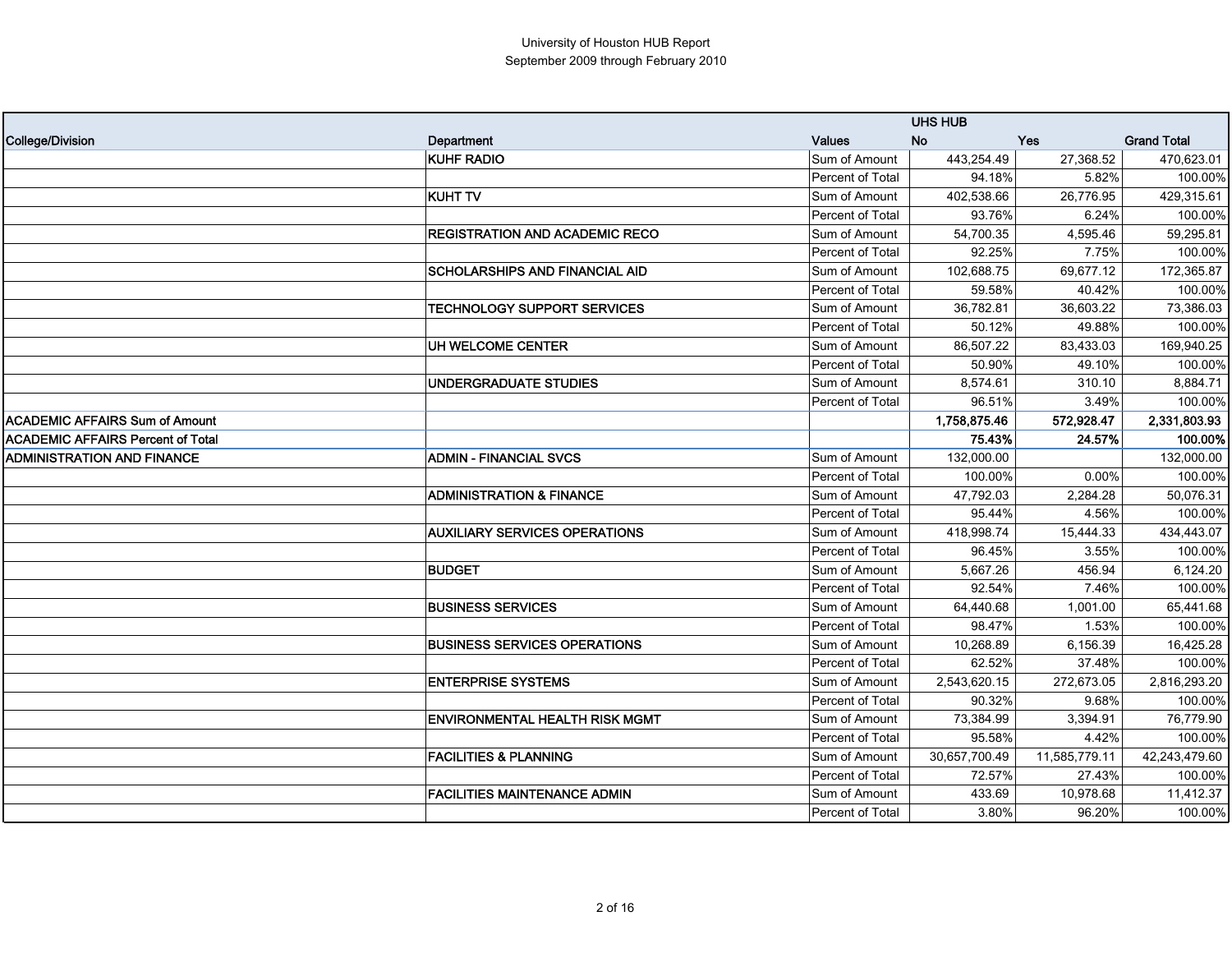|                         |                                            |                  | <b>UHS HUB</b> |            |                    |
|-------------------------|--------------------------------------------|------------------|----------------|------------|--------------------|
| <b>College/Division</b> | Department                                 | <b>Values</b>    | <b>No</b>      | <b>Yes</b> | <b>Grand Total</b> |
|                         | <b>FINANCE</b>                             | Sum of Amount    | 77,046.79      | 42,317.83  | 119,364.62         |
|                         |                                            | Percent of Total | 64.55%         | 35.45%     | 100.00%            |
|                         | <b>FINANCE &amp; OPERATIONS</b>            | Sum of Amount    | 171.01         | 6,599.03   | 6,770.04           |
|                         |                                            | Percent of Total | 2.53%          | 97.47%     | 100.00%            |
|                         | <b>FINANCIAL REPORTING</b>                 | Sum of Amount    | 4,336.63       | 724.24     | 5,060.87           |
|                         |                                            | Percent of Total | 85.69%         | 14.31%     | 100.00%            |
|                         | HIGH PERFORMANCE COMPUTING AND NETWORKS    | Sum of Amount    | 38,485.74      | 11,707.15  | 50,192.89          |
|                         |                                            | Percent of Total | 76.68%         | 23.32%     | 100.00%            |
|                         | <b>HUMAN RESOURCES</b>                     | Sum of Amount    | 23,039.84      | 8,351.11   | 31,390.95          |
|                         |                                            | Percent of Total | 73.40%         | 26.60%     | 100.00%            |
|                         | <b>INFORMATION TECHNOLOGY</b>              | Sum of Amount    | 108,826.94     | 17,623.85  | 126,450.79         |
|                         |                                            | Percent of Total | 86.06%         | 13.94%     | 100.00%            |
|                         | <b>INST - ADMINISTRATION &amp; FINANCE</b> | Sum of Amount    | 25.427.52      | 3,500.00   | 28,927.52          |
|                         |                                            | Percent of Total | 87.90%         | 12.10%     | 100.00%            |
|                         | <b>INST - BUSINESS SERVICES</b>            | Sum of Amount    | 1,047,822.50   | 39,629.50  | 1,087,452.00       |
|                         |                                            | Percent of Total | 96.36%         | 3.64%      | 100.00%            |
|                         | <b>INST - FINANCE</b>                      | Sum of Amount    | 13,874.00      |            | 13,874.00          |
|                         |                                            | Percent of Total | 100.00%        | 0.00%      | 100.00%            |
|                         | <b>INST - FINANCIAL ACCOUNTING</b>         | Sum of Amount    | 6,130.49       | 10,798.48  | 16,928.97          |
|                         |                                            | Percent of Total | 36.21%         | 63.79%     | 100.00%            |
|                         | <b>IT SECURITY</b>                         | Sum of Amount    | 31,044.61      | 10,954.28  | 41,998.89          |
|                         |                                            | Percent of Total | 73.92%         | 26.08%     | 100.00%            |
|                         | ONE CARD PROGRAM                           | Sum of Amount    | 148,817.77     | 935.66     | 149,753.43         |
|                         |                                            | Percent of Total | 99.38%         | 0.62%      | 100.00%            |
|                         | PARKING & TRANSPORTATION OPERATIONS        | Sum of Amount    | 1,288,092.07   | 46,569.83  | 1,334,661.90       |
|                         |                                            | Percent of Total | 96.51%         | 3.49%      | 100.00%            |
|                         | PHY PLANT-ADMINISTRATION                   | Sum of Amount    | 510,321.59     | 272,102.99 | 782,424.58         |
|                         |                                            | Percent of Total | 65.22%         | 34.78%     | 100.00%            |
|                         | PHY PLANT-AUTOMOTIVE                       | Sum of Amount    | 58,485.19      | 24,527.65  | 83,012.84          |
|                         |                                            | Percent of Total | 70.45%         | 29.55%     | 100.00%            |
|                         | PHY PLANT-BLDG MAINT                       | Sum of Amount    | 164,078.46     | 67,615.86  | 231,694.32         |
|                         |                                            | Percent of Total | 70.82%         | 29.18%     | 100.00%            |
|                         | PHY PLANT-CUSTODIAL SVCS                   | Sum of Amount    | 19,535.46      | 1,513.14   | 21,048.60          |
|                         |                                            | Percent of Total | 92.81%         | 7.19%      | 100.00%            |
|                         | PHY PLANT-GROUNDS MAINT                    | Sum of Amount    | 44,515.28      | 2,318.36   | 46,833.64          |
|                         |                                            | Percent of Total | 95.05%         | 4.95%      | 100.00%            |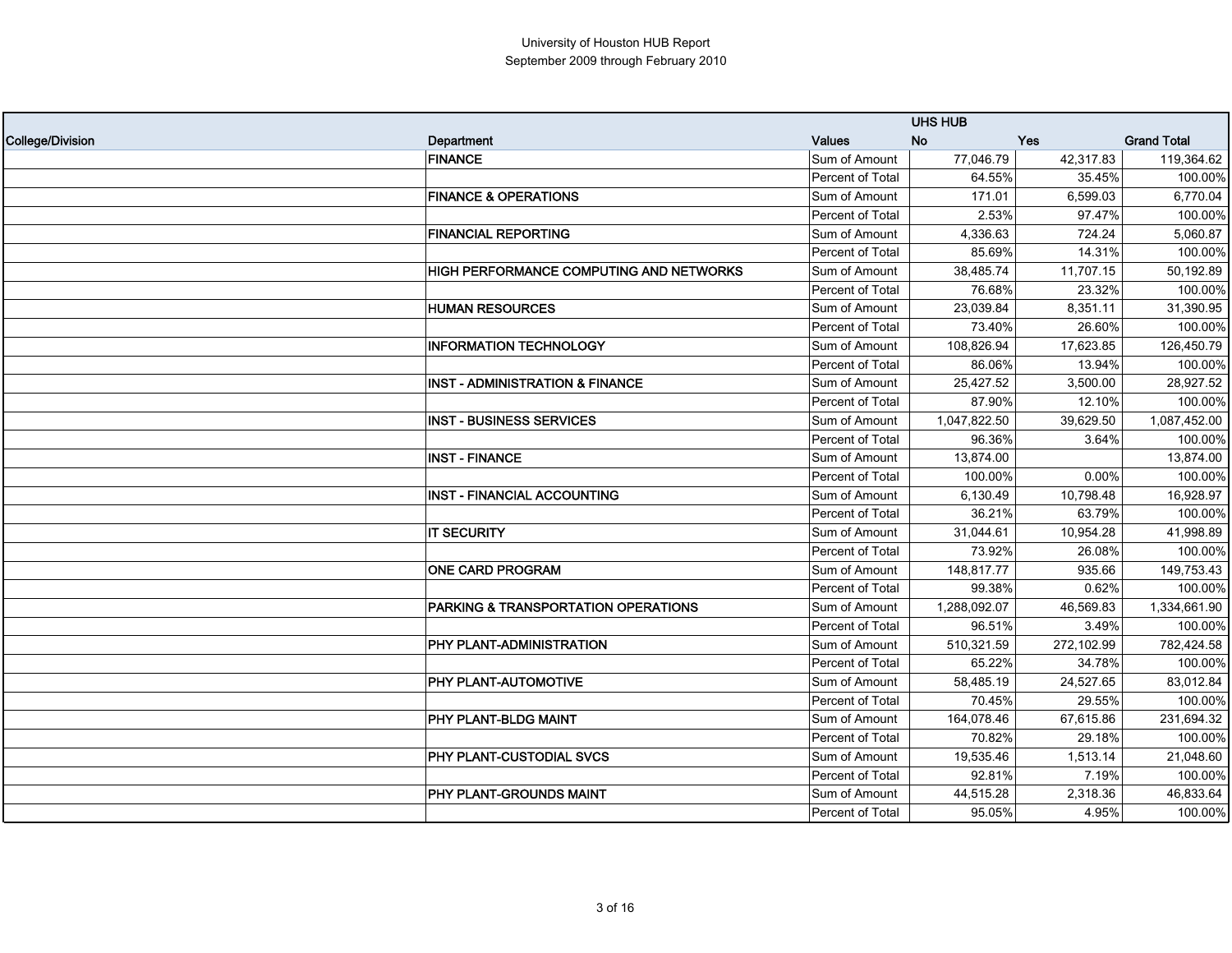|                                                    |                                      |                  | <b>UHS HUB</b> |               |                    |
|----------------------------------------------------|--------------------------------------|------------------|----------------|---------------|--------------------|
| <b>College/Division</b>                            | Department                           | <b>Values</b>    | <b>No</b>      | <b>Yes</b>    | <b>Grand Total</b> |
|                                                    | PHY PLANT-SOLID WASTE                | Sum of Amount    | 17,675.63      |               | 17,675.63          |
|                                                    |                                      | Percent of Total | 100.00%        | 0.00%         | 100.00%            |
|                                                    | PHY PLANT-UTILITIES                  | Sum of Amount    | 369,170.11     | 53,764.04     | 422,934.15         |
|                                                    |                                      | Percent of Total | 87.29%         | 12.71%        | 100.00%            |
|                                                    | <b>POLICE</b>                        | Sum of Amount    | 102,098.42     | 58,812.37     | 160,910.79         |
|                                                    |                                      | Percent of Total | 63.45%         | 36.55%        | 100.00%            |
|                                                    | <b>POSTAL SERVICES OPERATIONS</b>    | Sum of Amount    | 93,860.85      | 7,146.98      | 101,007.83         |
|                                                    |                                      | Percent of Total | 92.92%         | 7.08%         | 100.00%            |
|                                                    | PRINTING OPERATIONS                  | Sum of Amount    | 162,620.73     | 4,789.20      | 167,409.93         |
|                                                    |                                      | Percent of Total | 97.14%         | 2.86%         | 100.00%            |
|                                                    | <b>PURCHASED UTILITIES</b>           | Sum of Amount    | 8,125.00       |               | 8,125.00           |
|                                                    |                                      | Percent of Total | 100.00%        | 0.00%         | 100.00%            |
|                                                    | <b>STUDENT FINANCIAL SERVICES</b>    | Sum of Amount    | 93,729.25      | 31,470.34     | 125,199.59         |
|                                                    |                                      | Percent of Total | 74.86%         | 25.14%        | 100.00%            |
|                                                    | <b>TECHNOLOGY SUPPORT SERVICES</b>   | Sum of Amount    | 595,724.40     | 1,340,899.80  | 1,936,624.20       |
|                                                    |                                      | Percent of Total | 30.76%         | 69.24%        | 100.00%            |
|                                                    | UNIV PROPERTY SERVICES OPERATIONS    | Sum of Amount    | 913,534.67     |               | 913,534.67         |
|                                                    |                                      | Percent of Total | 100.00%        | $0.00\%$      | 100.00%            |
| <b>ADMINISTRATION AND FINANCE Sum of Amount</b>    |                                      |                  | 39,920,897.87  | 13,962,840.38 | 53,883,738.25      |
| <b>ADMINISTRATION AND FINANCE Percent of Total</b> |                                      |                  | 74.09%         | 25.91%        | 100.00%            |
| <b>ARCHITECTURE</b>                                | <b>DEAN, ARCHITECTURE</b>            | Sum of Amount    | 609,331.86     | 80,034.23     | 689,366.09         |
|                                                    |                                      | Percent of Total | 88.39%         | 11.61%        | 100.00%            |
| <b>ARCHITECTURE Sum of Amount</b>                  |                                      |                  | 609.331.86     | 80.034.23     | 689,366.09         |
| <b>ARCHITECTURE Percent of Total</b>               |                                      |                  | 88.39%         | 11.61%        | 100.00%            |
| <b>ATHLETICS</b>                                   | <b>INTERCOLLEGIATE ATHLETICS</b>     | Sum of Amount    | 2,797,189.95   | 620,847.02    | 3,418,036.97       |
|                                                    |                                      | Percent of Total | 81.84%         | 18.16%        | 100.00%            |
| <b>ATHLETICS Sum of Amount</b>                     |                                      |                  | 2,797,189.95   | 620,847.02    | 3,418,036.97       |
| <b>ATHLETICS Percent of Total</b>                  |                                      |                  | 81.84%         | 18.16%        | 100.00%            |
| <b>BUSINESS ADMINISTRATION</b>                     | <b>ACCOUNTANCY AND TAXATION</b>      | Sum of Amount    | 18,782.67      | 18,059.35     | 36,842.02          |
|                                                    |                                      | Percent of Total | 50.98%         | 49.02%        | 100.00%            |
|                                                    | <b>BAUER CAREER SERVICES CTR</b>     | Sum of Amount    | 67,758.19      | 13,531.51     | 81,289.70          |
|                                                    |                                      | Percent of Total | 83.35%         | 16.65%        | 100.00%            |
|                                                    | <b>BAUER CLASS GLOBALIZATION CRS</b> | Sum of Amount    | 130.13         |               | 130.13             |
|                                                    |                                      | Percent of Total | 100.00%        | 0.00%         | 100.00%            |
|                                                    | <b>BAUER COMMUNICATIONS</b>          | Sum of Amount    | 210,389.80     | 13,388.02     | 223,777.82         |
|                                                    |                                      | Percent of Total | 94.02%         | 5.98%         | 100.00%            |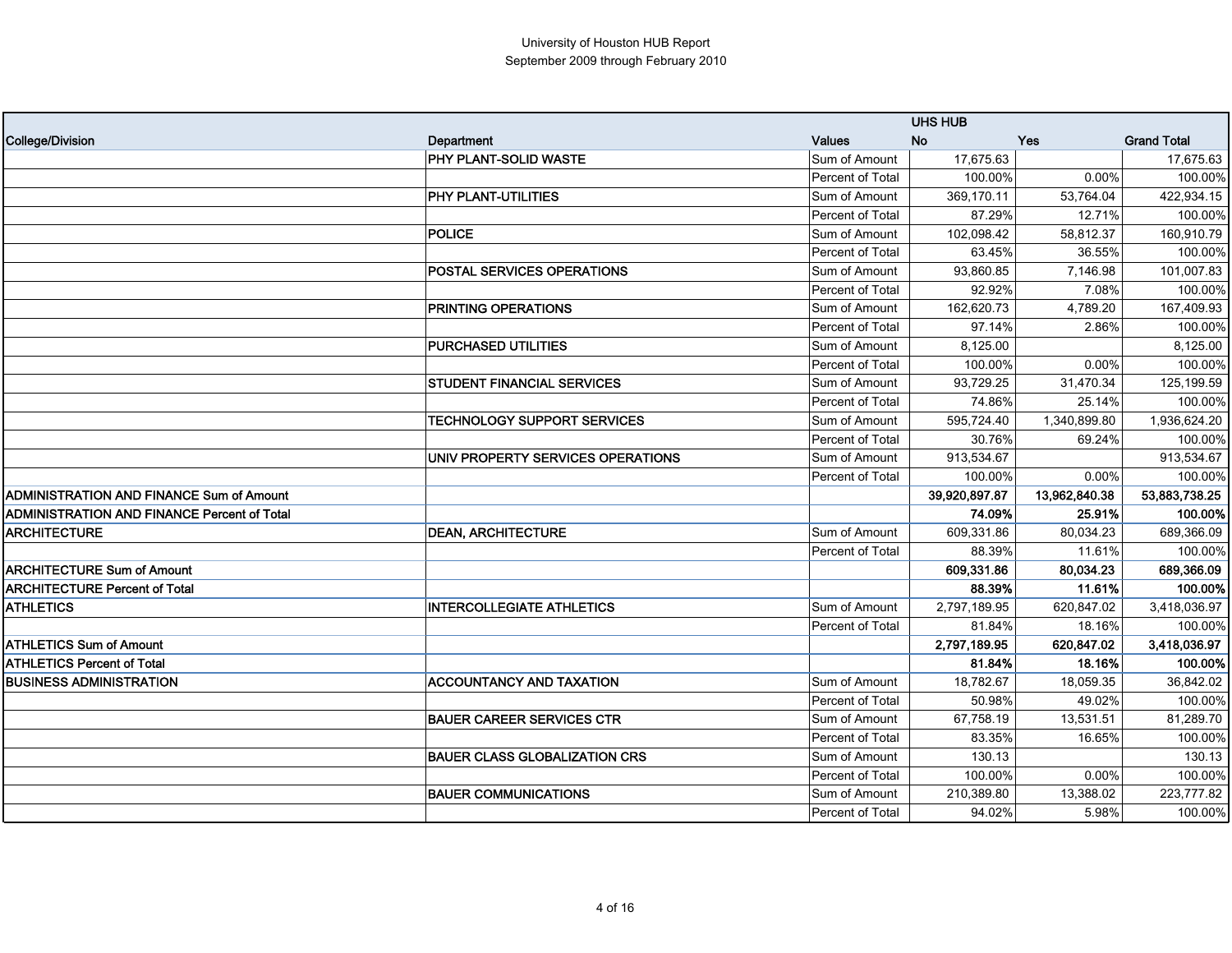|                                                 |                                       |                  | <b>UHS HUB</b> |            |                    |
|-------------------------------------------------|---------------------------------------|------------------|----------------|------------|--------------------|
| College/Division                                | Department                            | <b>Values</b>    | <b>No</b>      | Yes        | <b>Grand Total</b> |
|                                                 | <b>BAUER DIVISION OF TECHNOLOGY</b>   | Sum of Amount    | 102,631.20     | 83,994.13  | 186,625.33         |
|                                                 |                                       | Percent of Total | 54.99%         | 45.01%     | 100.00%            |
|                                                 | <b>DEAN, BUSINESS ADMINISTRATION</b>  | Sum of Amount    | 356,758.94     | 162,518.86 | 519,277.80         |
|                                                 |                                       | Percent of Total | 68.70%         | 31.30%     | 100.00%            |
|                                                 | <b>DECISION AND INFORMATION SCIEN</b> | Sum of Amount    | 11,523.90      | 2,041.38   | 13,565.28          |
|                                                 |                                       | Percent of Total | 84.95%         | 15.05%     | 100.00%            |
|                                                 | <b>EXECUTIVE DEGREE PROGRAMS</b>      | Sum of Amount    | 163,249.46     | 64,206.71  | 227,456.17         |
|                                                 |                                       | Percent of Total | 71.77%         | 28.23%     | 100.00%            |
|                                                 | <b>FINANCE-BUS ADMIN</b>              | Sum of Amount    | 26,827.49      | 7,180.93   | 34,008.42          |
|                                                 |                                       | Percent of Total | 78.88%         | 21.12%     | 100.00%            |
|                                                 | <b>GLOBAL ENERGY MGMT INST</b>        | Sum of Amount    | 4,926.91       | 593.50     | 5,520.41           |
|                                                 |                                       | Percent of Total | 89.25%         | 10.75%     | 100.00%            |
|                                                 | <b>MANAGEMENT</b>                     | Sum of Amount    | 17,945.03      | 9,822.62   | 27,767.65          |
|                                                 |                                       | Percent of Total | 64.63%         | 35.37%     | 100.00%            |
|                                                 | <b>MARKETING-BUS ADMIN</b>            | Sum of Amount    | 13,908.64      | 7,540.38   | 21,449.02          |
|                                                 |                                       | Percent of Total | 64.85%         | 35.15%     | 100.00%            |
|                                                 | <b>MBA STUDENT SERVICES CENTER</b>    | Sum of Amount    | 24,545.39      | 11,279.95  | 35,825.34          |
|                                                 |                                       | Percent of Total | 68.51%         | 31.49%     | 100.00%            |
|                                                 | <b>SALES EXCELLENCE INSTITUTE</b>     | Sum of Amount    | 33,273.87      | 1,990.06   | 35,263.93          |
|                                                 |                                       | Percent of Total | 94.36%         | 5.64%      | 100.00%            |
|                                                 | <b>SMALL BUSINESS DEV CENTER</b>      | Sum of Amount    | 183,085.94     | 118,732.96 | 301,818.90         |
|                                                 |                                       | Percent of Total | 60.66%         | 39.34%     | 100.00%            |
|                                                 | UNDERGRAD BUSINESS PROG               | Sum of Amount    | 55,902.68      | 5,306.86   | 61,209.54          |
|                                                 |                                       | Percent of Total | 91.33%         | 8.67%      | 100.00%            |
|                                                 | <b>WOLFF CTR FOR ENTREPRENEURSHIP</b> | Sum of Amount    | 16,880.30      | 2,979.56   | 19,859.86          |
|                                                 |                                       | Percent of Total | 85.00%         | 15.00%     | 100.00%            |
| <b>BUSINESS ADMINISTRATION Sum of Amount</b>    |                                       |                  | 1,308,520.54   | 523,166.78 | 1,831,687.32       |
| <b>BUSINESS ADMINISTRATION Percent of Total</b> |                                       |                  | 71.44%         | 28.56%     | 100.00%            |
| <b>CHANCELLOR/PRESIDENT</b>                     | <b>AFFIRMATIVE ACTION</b>             | Sum of Amount    | 6,773.99       | 3,646.02   | 10,420.01          |
|                                                 |                                       | Percent of Total | 65.01%         | 34.99%     | 100.00%            |
|                                                 | <b>PRESIDENT</b>                      | Sum of Amount    | 31,711.98      | 8,460.04   | 40,172.02          |
|                                                 |                                       | Percent of Total | 78.94%         | 21.06%     | 100.00%            |
|                                                 | <b>STAFF COUNCIL</b>                  | Sum of Amount    | 16,515.64      | 1,130.65   | 17,646.29          |
|                                                 |                                       | Percent of Total | 93.59%         | 6.41%      | 100.00%            |
| <b>CHANCELLOR/PRESIDENT Sum of Amount</b>       |                                       |                  | 55,001.61      | 13,236.71  | 68,238.32          |
| <b>CHANCELLOR/PRESIDENT Percent of Total</b>    |                                       |                  | 80.60%         | 19.40%     | 100.00%            |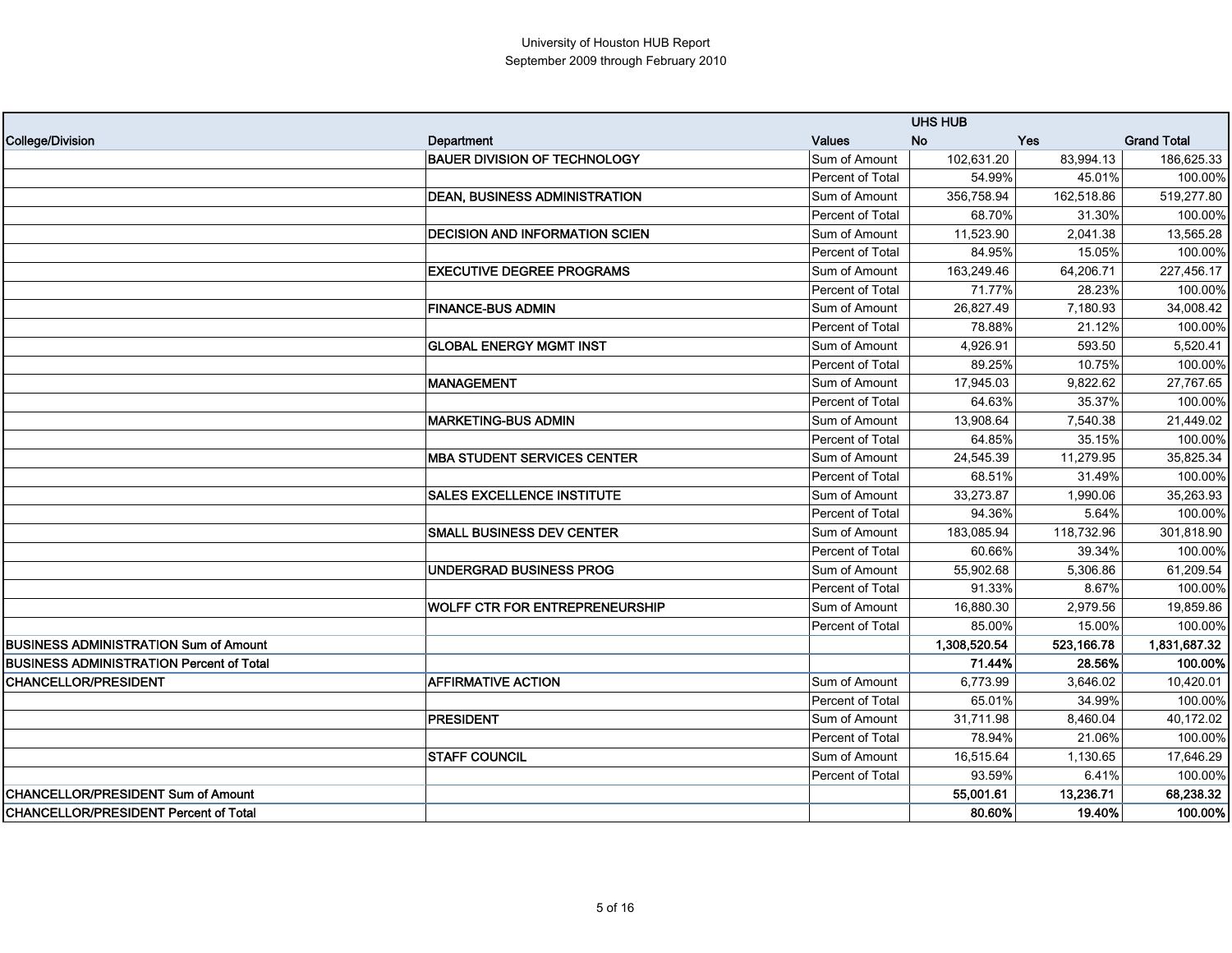|                                   |                                           |                         | <b>UHS HUB</b> |            |                    |
|-----------------------------------|-------------------------------------------|-------------------------|----------------|------------|--------------------|
| College/Division                  | Department                                | <b>Values</b>           | <b>No</b>      | <b>Yes</b> | <b>Grand Total</b> |
| <b>EDUCATION</b>                  | CENTER FOR INFO TECH IN EDUCATION         | Sum of Amount           | 102,222.46     | 71,156.25  | 173,378.71         |
|                                   |                                           | Percent of Total        | 58.96%         | 41.04%     | 100.00%            |
|                                   | <b>CONSISTENCY MGMT &amp; COOP DISCIP</b> | Sum of Amount           | 94,511.80      | 26,379.82  | 120,891.62         |
|                                   |                                           | Percent of Total        | 78.18%         | 21.82%     | 100.00%            |
|                                   | <b>CURRICULUM AND INSTRUCTION</b>         | Sum of Amount           | 117,445.22     | 45,782.20  | 163,227.42         |
|                                   |                                           | <b>Percent of Total</b> | 71.95%         | 28.05%     | 100.00%            |
|                                   | <b>DEAN, EDUCATION</b>                    | Sum of Amount           | 93,886.68      | 23,357.11  | 117,243.79         |
|                                   |                                           | Percent of Total        | 80.08%         | 19.92%     | 100.00%            |
|                                   | EDU. LEADERSHIP & CULTURAL STU            | Sum of Amount           | 2.657.37       | 2,715.00   | 5,372.37           |
|                                   |                                           | <b>Percent of Total</b> | 49.46%         | 50.54%     | 100.00%            |
|                                   | <b>EDUCATIONAL PSYCHOLOGY</b>             | Sum of Amount           | 22,089.71      | 16,755.77  | 38,845.48          |
|                                   |                                           | Percent of Total        | 56.87%         | 43.13%     | 100.00%            |
|                                   | HEALTH AND HUMAN PERFORMANCE              | Sum of Amount           | 289,546.71     | 12,307.26  | 301,853.97         |
|                                   |                                           | <b>Percent of Total</b> | 95.92%         | 4.08%      | 100.00%            |
|                                   | <b>INSTITUTE FOR URBAN EDUCATION</b>      | Sum of Amount           | 17,386.16      | 3,394.04   | 20,780.20          |
|                                   |                                           | Percent of Total        | 83.67%         | 16.33%     | 100.00%            |
|                                   | <b>OBESITY RESEARCH CENTER</b>            | Sum of Amount           | 325.25         | 10.99      | 336.24             |
|                                   |                                           | Percent of Total        | 96.73%         | 3.27%      | 100.00%            |
|                                   | OFFICE OF INSTITUTIONAL EFFECTIVENESS     | Sum of Amount           | 5,104.96       | 47.99      | 5,152.95           |
|                                   |                                           | Percent of Total        | 99.07%         | 0.93%      | 100.00%            |
| <b>EDUCATION Sum of Amount</b>    |                                           |                         | 745,176.32     | 201,906.43 | 947,082.75         |
| <b>EDUCATION Percent of Total</b> |                                           |                         | 78.68%         | 21.32%     | 100.00%            |
| <b>ENGINEERING</b>                | <b>BIOMEDICAL ENGINEERING</b>             | Sum of Amount           | 17,558.81      | 521.92     | 18,080.73          |
|                                   |                                           | Percent of Total        | 97.11%         | 2.89%      | 100.00%            |
|                                   | <b>CENTER FOR NANOMAGNETIC SYSTEM</b>     | Sum of Amount           | 1,811.43       |            | 1,811.43           |
|                                   |                                           | Percent of Total        | 100.00%        | 0.00%      | 100.00%            |
|                                   | <b>CHEMICAL ENGINEERING</b>               | Sum of Amount           | 2,612,593.16   | 55,324.26  | 2,667,917.42       |
|                                   |                                           | <b>Percent of Total</b> | 97.93%         | 2.07%      | 100.00%            |
|                                   | <b>CIVIL ENGINEERING</b>                  | Sum of Amount           | 252,216.53     | 20,873.86  | 273,090.39         |
|                                   |                                           | Percent of Total        | 92.36%         | 7.64%      | 100.00%            |
|                                   | <b>COMPOSITE ENGR APPLICATIONS CT</b>     | Sum of Amount           | 95.73          | 800.00     | 895.73             |
|                                   |                                           | Percent of Total        | 10.69%         | 89.31%     | 100.00%            |
|                                   | <b>COOPERATIVE ENGINEERING</b>            | Sum of Amount           |                | 924.84     | 924.84             |
|                                   |                                           | Percent of Total        | 0.00%          | 100.00%    | 100.00%            |
|                                   | <b>CTR FOR INNOVATIVE GROUTING</b>        | Sum of Amount           | 4,006.28       | 210.10     | 4,216.38           |
|                                   |                                           | Percent of Total        | 95.02%         | 4.98%      | 100.00%            |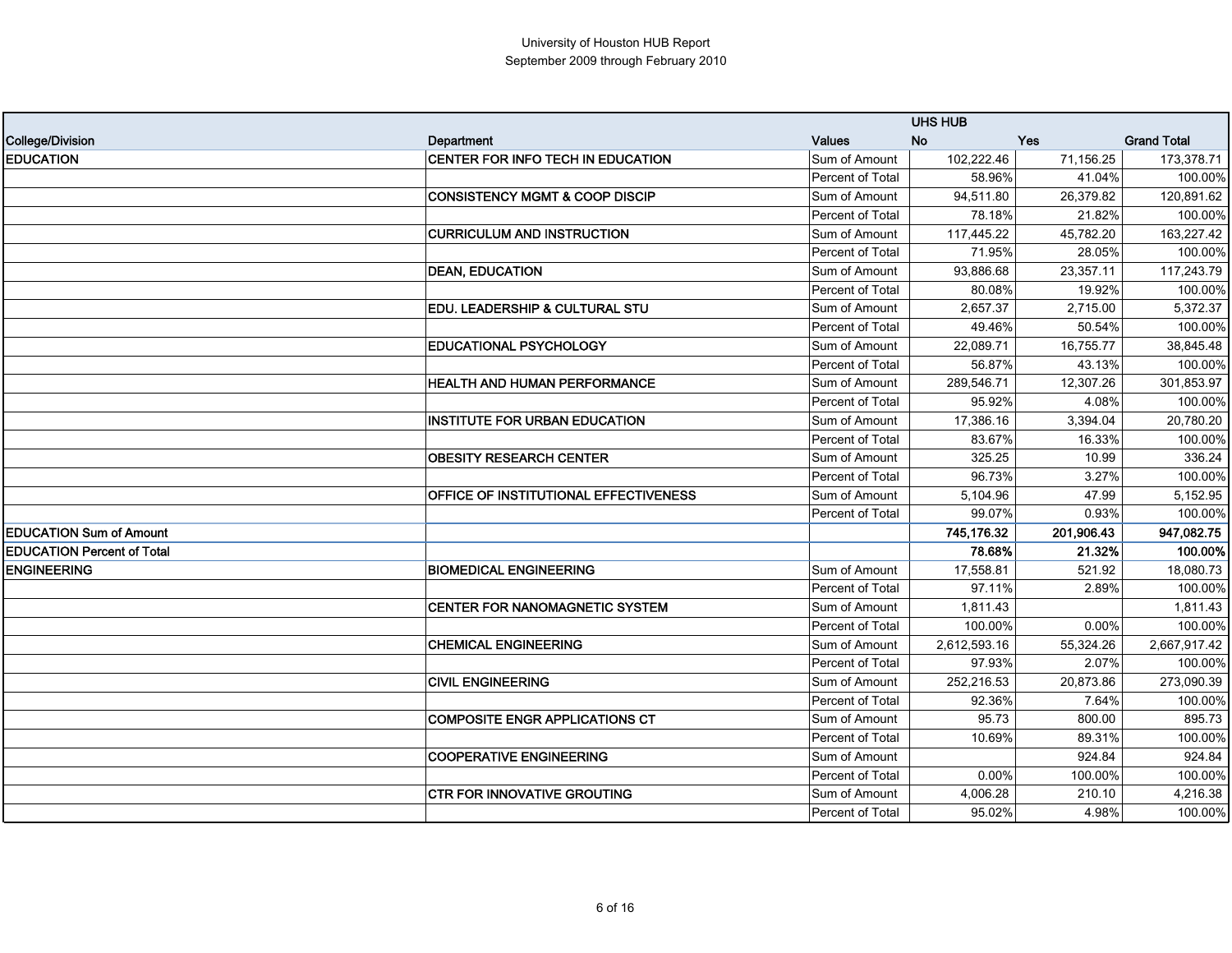|                                        |                                            |                  | <b>UHS HUB</b> |            |                    |
|----------------------------------------|--------------------------------------------|------------------|----------------|------------|--------------------|
| <b>College/Division</b>                | Department                                 | <b>Values</b>    | <b>No</b>      | <b>Yes</b> | <b>Grand Total</b> |
|                                        | <b>DEAN, ENGINEERING</b>                   | Sum of Amount    | 321,326.37     | 86,312.22  | 407,638.59         |
|                                        |                                            | Percent of Total | 78.83%         | 21.17%     | 100.00%            |
|                                        | <b>ELECTRICAL ENGINEERING</b>              | Sum of Amount    | 361,726.48     | 2,305.73   | 364,032.21         |
|                                        |                                            | Percent of Total | 99.37%         | 0.63%      | 100.00%            |
|                                        | <b>ENGINEERING SERVICES</b>                | Sum of Amount    | 12,254.22      | 1,107.90   | 13,362.12          |
|                                        |                                            | Percent of Total | 91.71%         | 8.29%      | 100.00%            |
|                                        | <b>INDUSTRIAL ENGINEERING</b>              | Sum of Amount    | 41,310.78      | 15,705.99  | 57,016.77          |
|                                        |                                            | Percent of Total | 72.45%         | 27.55%     | 100.00%            |
|                                        | <b>MECHANICAL ENGINEERING</b>              | Sum of Amount    | 132,382.81     | 118,472.69 | 250,855.50         |
|                                        |                                            | Percent of Total | 52.77%         | 47.23%     | 100.00%            |
|                                        | NANOSYSTEM MANUFACTURING CTR               | Sum of Amount    | 90.56          |            | 90.56              |
|                                        |                                            | Percent of Total | 100.00%        | 0.00%      | 100.00%            |
|                                        | SW PUBLIC TECHNOLOGY CENTER                | Sum of Amount    |                | 1,320.15   | 1,320.15           |
|                                        |                                            | Percent of Total | 0.00%          | 100.00%    | 100.00%            |
|                                        | TX HURRICANE CTR INVT TECH                 | Sum of Amount    | 421.50         |            | 421.50             |
|                                        |                                            | Percent of Total | 100.00%        | 0.00%      | 100.00%            |
| <b>ENGINEERING Sum of Amount</b>       |                                            |                  | 3,757,794.66   | 303,879.66 | 4,061,674.32       |
| <b>ENGINEERING Percent of Total</b>    |                                            |                  | 92.52%         | 7.48%      | 100.00%            |
| <b>Graduate College of Social Work</b> | ADMISSIONS-GCSW                            | Sum of Amount    | 10,601.81      | 997.26     | 11,599.07          |
|                                        |                                            | Percent of Total | 91.40%         | 8.60%      | 100.00%            |
|                                        | <b>ALUMNI &amp; CAREER SERVICES</b>        | Sum of Amount    | 42.00          | 608.42     | 650.42             |
|                                        |                                            | Percent of Total | 6.46%          | 93.54%     | 100.00%            |
|                                        | <b>AMERICAN HUMANICS</b>                   | Sum of Amount    | 118.00         | 181.54     | 299.54             |
|                                        |                                            | Percent of Total | 39.39%         | 60.61%     | 100.00%            |
|                                        | CHILD & FAMILY CTR FOR INNOVATIVE RESEARCH | Sum of Amount    | 126,485.73     | 9,202.90   | 135,688.63         |
|                                        |                                            | Percent of Total | 93.22%         | 6.78%      | 100.00%            |
|                                        | <b>CTR DRUG &amp; SOCIAL POLICY RESRC</b>  | Sum of Amount    | 23,392.29      | 23,860.23  | 47,252.52          |
|                                        |                                            | Percent of Total | 49.50%         | 50.50%     | 100.00%            |
|                                        | <b>DEAN, SOCIAL WORK</b>                   | Sum of Amount    | 36,546.22      | 13,882.46  | 50,428.68          |
|                                        |                                            | Percent of Total | 72.47%         | 27.53%     | 100.00%            |
|                                        | DEVELOPMENT-GCSW                           | Sum of Amount    | 1,389.12       |            | 1,389.12           |
|                                        |                                            | Percent of Total | 100.00%        | 0.00%      | 100.00%            |
|                                        | <b>FIELD OFFICE</b>                        | Sum of Amount    | 2,227.58       | 490.24     | 2,717.82           |
|                                        |                                            | Percent of Total | 81.96%         | 18.04%     | 100.00%            |
|                                        | <b>GCSW STUDENT SERVICES</b>               | Sum of Amount    |                | 931.82     | 931.82             |
|                                        |                                            | Percent of Total | 0.00%          | 100.00%    | 100.00%            |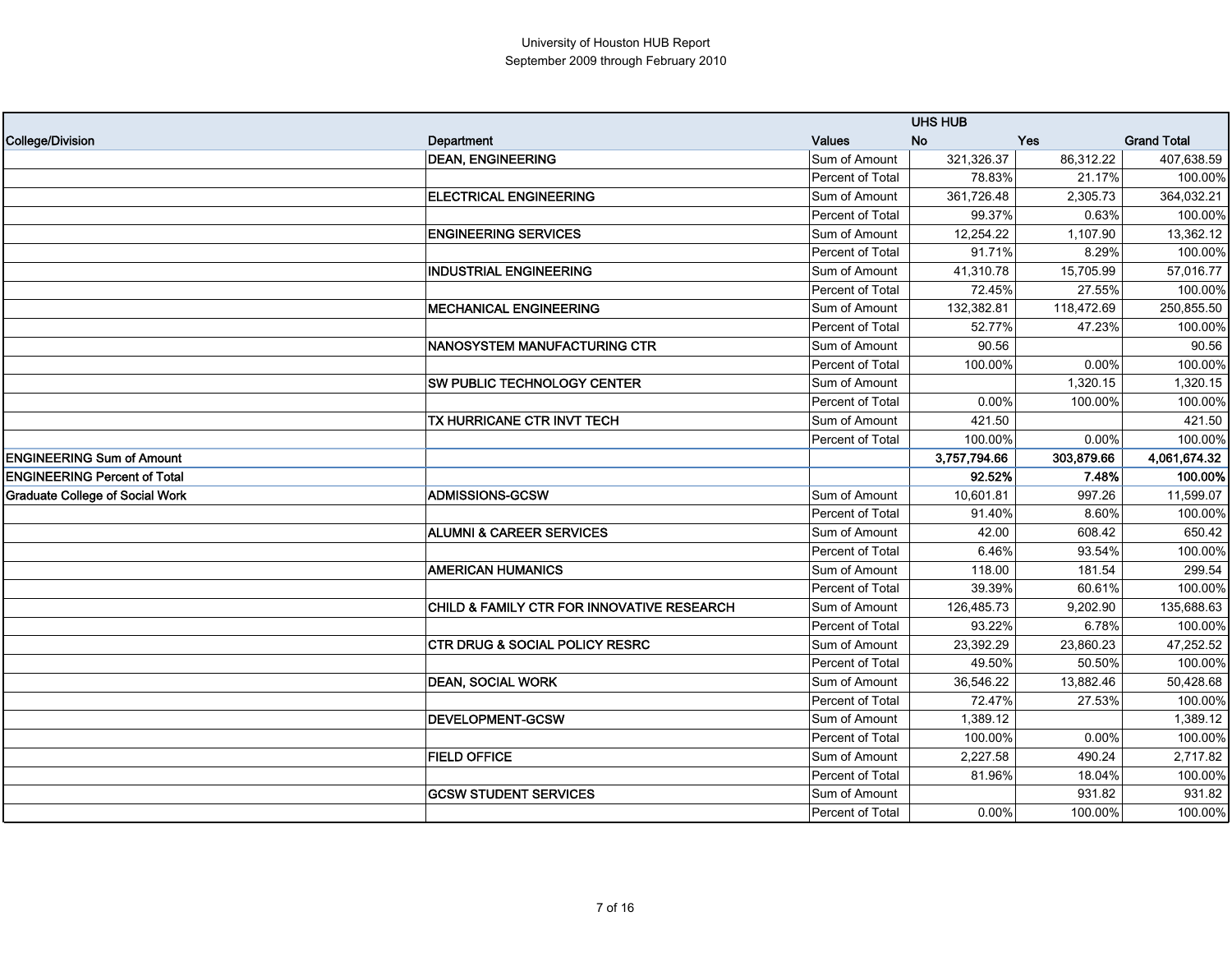|                                                  |                                          |                  | <b>UHS HUB</b> |            |                    |
|--------------------------------------------------|------------------------------------------|------------------|----------------|------------|--------------------|
| College/Division                                 | Department                               | Values           | <b>No</b>      | <b>Yes</b> | <b>Grand Total</b> |
|                                                  | <b>GULEN INSTITUTE</b>                   | Sum of Amount    | 7,491.54       |            | 7,491.54           |
|                                                  |                                          | Percent of Total | 100.00%        | 0.00%      | 100.00%            |
|                                                  | <b>JODY WILLIAMS CENTER</b>              | Sum of Amount    | 542.58         | 457.33     | 999.91             |
|                                                  |                                          | Percent of Total | 54.26%         | 45.74%     | 100.00%            |
|                                                  | <b>LEADERSHIP &amp; CHANGE</b>           | Sum of Amount    |                | 37.59      | 37.59              |
|                                                  |                                          | Percent of Total | 0.00%          | 100.00%    | 100.00%            |
|                                                  | OFFICE FOR DRUG & SOCIAL POLICY RESEARCH | Sum of Amount    | 2,017.92       | 3,115.36   | 5,133.28           |
|                                                  |                                          | Percent of Total | 39.31%         | 60.69%     | 100.00%            |
|                                                  | OFFICE OF COMMUNITY PROJECTS             | Sum of Amount    | 21,661.14      | 4,074.12   | 25,735.26          |
|                                                  |                                          | Percent of Total | 84.17%         | 15.83%     | 100.00%            |
|                                                  | <b>PHD PROGRAM</b>                       | Sum of Amount    | 595.00         | 34.59      | 629.59             |
|                                                  |                                          | Percent of Total | 94.51%         | 5.49%      | 100.00%            |
| Graduate College of Social Work Sum of Amount    |                                          |                  | 233,110.93     | 57,873.86  | 290,984.79         |
| Graduate College of Social Work Percent of Total |                                          |                  | 80.11%         | 19.89%     | 100.00%            |
| <b>HONORS COLLEGE</b>                            | <b>DEAN, HONORS COLLEGE</b>              | Sum of Amount    | 67,317.37      | 12,205.02  | 79,522.39          |
|                                                  |                                          | Percent of Total | 84.65%         | 15.35%     | 100.00%            |
|                                                  | <b>HOUSTON TEACHERS INSTITUTE</b>        | Sum of Amount    | 3,568.12       | 431.67     | 3,999.79           |
|                                                  |                                          | Percent of Total | 89.21%         | 10.79%     | 100.00%            |
| <b>HONORS COLLEGE Sum of Amount</b>              |                                          |                  | 70,885.49      | 12,636.69  | 83,522.18          |
| <b>HONORS COLLEGE Percent of Total</b>           |                                          |                  | 84.87%         | 15.13%     | 100.00%            |
| HOTEL AND RESTAURANT MANAGEMENT                  | DEAN, HOTEL & RESTAURANT MANAG           | Sum of Amount    | 35,523.85      | 61,688.46  | 97,212.31          |
|                                                  |                                          | Percent of Total | 36.54%         | 63.46%     | 100.00%            |
|                                                  | HOTEL AND RESTAURANT MANAGEMENT          | Sum of Amount    | 863,278.62     | 241,007.80 | 1,104,286.42       |
|                                                  |                                          | Percent of Total | 78.18%         | 21.82%     | 100.00%            |
| HOTEL AND RESTAURANT MANAGEMENT Sum of Amount    |                                          |                  | 898.802.47     | 302,696.26 | 1,201,498.73       |
| HOTEL AND RESTAURANT MANAGEMENT Percent of Total |                                          |                  | 74.81%         | 25.19%     | 100.00%            |
| <b>LAW CENTER</b>                                | <b>ASSOCIATE DEAN, LAW</b>               | Sum of Amount    | 1,979.39       | 1,120.94   | 3,100.33           |
|                                                  |                                          | Percent of Total | 63.84%         | 36.16%     | 100.00%            |
|                                                  | <b>BLAKELEY INSTITUTE</b>                | Sum of Amount    | 21,940.55      | 680.71     | 22,621.26          |
|                                                  |                                          | Percent of Total | 96.99%         | 3.01%      | 100.00%            |
|                                                  | <b>BUSINESS SERVICES, LAW</b>            | Sum of Amount    | 80,774.83      | 22,338.99  | 103,113.82         |
|                                                  |                                          | Percent of Total | 78.34%         | 21.66%     | 100.00%            |
|                                                  | <b>CAREER SERVICES, LAW</b>              | Sum of Amount    | 7,959.50       | 8,320.54   | 16,280.04          |
|                                                  |                                          | Percent of Total | 48.89%         | 51.11%     | 100.00%            |
|                                                  | <b>DEAN, LAW</b>                         | Sum of Amount    | 31,736.02      | 1,293.72   | 33,029.74          |
|                                                  |                                          | Percent of Total | 96.08%         | 3.92%      | 100.00%            |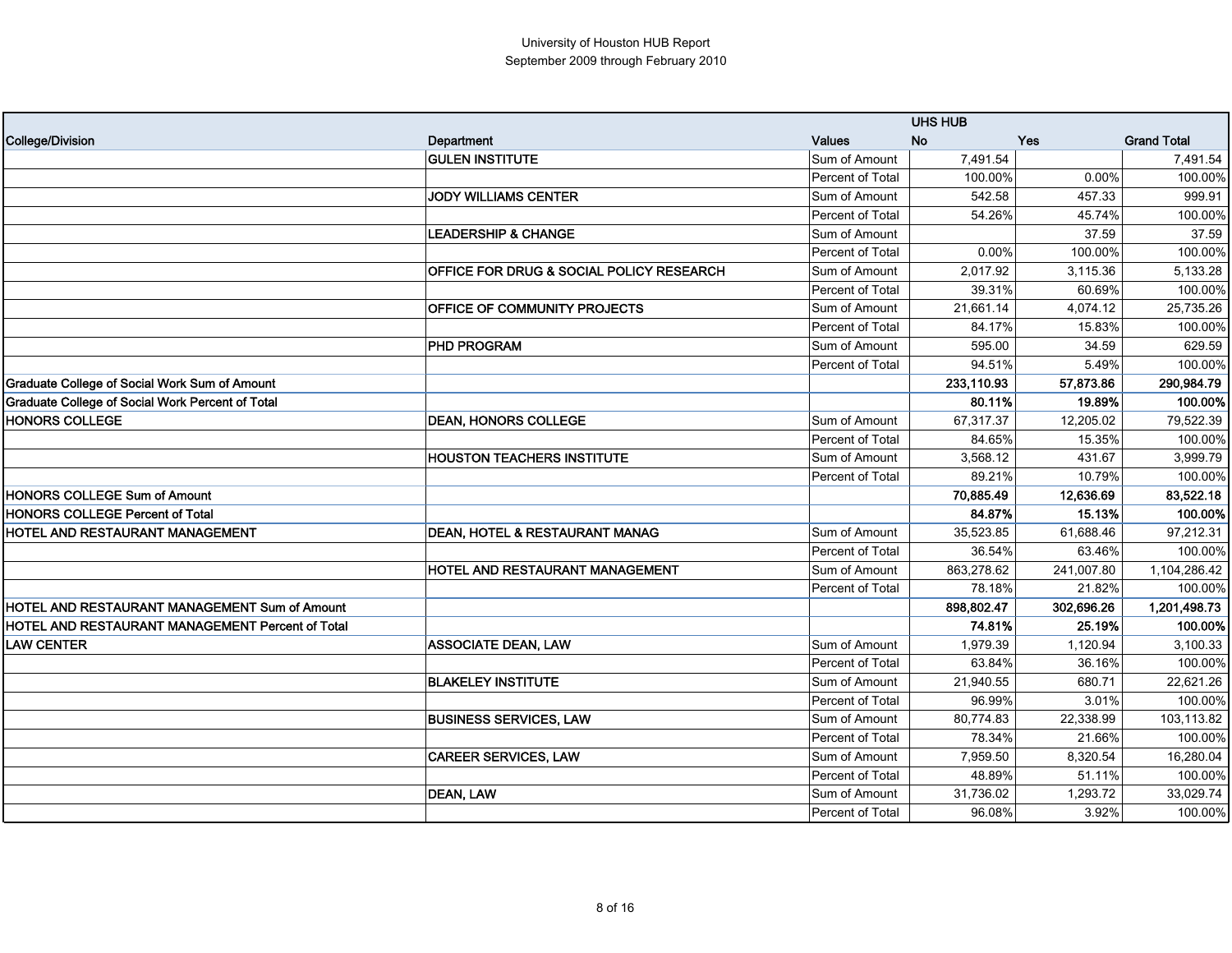|                                         |                                          |                  | <b>UHS HUB</b> |            |                    |
|-----------------------------------------|------------------------------------------|------------------|----------------|------------|--------------------|
| College/Division                        | Department                               | <b>Values</b>    | <b>No</b>      | <b>Yes</b> | <b>Grand Total</b> |
|                                         | <b>EXTERNAL AFFAIRS, LAW</b>             | Sum of Amount    | 22,787.18      | 1,357.94   | 24, 145. 12        |
|                                         |                                          | Percent of Total | 94.38%         | 5.62%      | 100.00%            |
|                                         | <b>FACILITIES, LAW</b>                   | Sum of Amount    | 51,404.37      | 21,974.37  | 73,378.74          |
|                                         |                                          | Percent of Total | 70.05%         | 29.95%     | 100.00%            |
|                                         | <b>FACULTY SUPPORT LAW</b>               | Sum of Amount    | 11,733.53      | 13,607.82  | 25,341.35          |
|                                         |                                          | Percent of Total | 46.30%         | 53.70%     | 100.00%            |
|                                         | <b>HEALTH LAW &amp; POLICY INSTITUTE</b> | Sum of Amount    | 4,676.72       | 5,256.41   | 9,933.13           |
|                                         |                                          | Percent of Total | 47.08%         | 52.92%     | 100.00%            |
|                                         | <b>IHELG</b>                             | Sum of Amount    | 857.56         |            | 857.56             |
|                                         |                                          | Percent of Total | 100.00%        | 0.00%      | 100.00%            |
|                                         | LAW                                      | Sum of Amount    | 198,642.96     | 3,477.43   | 202,120.39         |
|                                         |                                          | Percent of Total | 98.28%         | 1.72%      | 100.00%            |
|                                         | <b>LAW FOUNDATION</b>                    | Sum of Amount    | 1,414.40       |            | 1,414.40           |
|                                         |                                          | Percent of Total | 100.00%        | 0.00%      | 100.00%            |
|                                         | <b>LAW INFORMATION TECHNOLOGY</b>        | Sum of Amount    | 49,532.81      | 38,125.84  | 87,658.65          |
|                                         |                                          | Percent of Total | 56.51%         | 43.49%     | 100.00%            |
|                                         | <b>LAW LIBRARY</b>                       | Sum of Amount    | 81,742.51      | 2,191.89   | 83,934.40          |
|                                         |                                          | Percent of Total | 97.39%         | 2.61%      | 100.00%            |
|                                         | <b>LEGAL AID CLINIC, LAW</b>             | Sum of Amount    | 10,347.14      | 2,657.51   | 13,004.65          |
|                                         |                                          | Percent of Total | 79.56%         | 20.44%     | 100.00%            |
|                                         | LEGAL RESEARCH & WRITING, LAW            | Sum of Amount    | 4,940.56       | 1,215.66   | 6,156.22           |
|                                         |                                          | Percent of Total | 80.25%         | 19.75%     | 100.00%            |
|                                         | PUBLIC RELS & MARKETING, LAW             | Sum of Amount    | 12,199.40      |            | 12,199.40          |
|                                         |                                          | Percent of Total | 100.00%        | 0.00%      | 100.00%            |
|                                         | STUDENT ORGANIZATION, LAW                | Sum of Amount    | 18,188.67      |            | 18,188.67          |
|                                         |                                          | Percent of Total | 100.00%        | 0.00%      | 100.00%            |
|                                         | <b>STUDENT SERVICES, LAW</b>             | Sum of Amount    | 36,704.83      | 3,480.15   | 40,184.98          |
|                                         |                                          | Percent of Total | 91.34%         | 8.66%      | 100.00%            |
| <b>LAW CENTER Sum of Amount</b>         |                                          |                  | 649,562.93     | 127,099.92 | 776,662.85         |
| <b>LAW CENTER Percent of Total</b>      |                                          |                  | 83.64%         | 16.36%     | 100.00%            |
| <b>LIBERAL ARTS AND SOCIAL SCIENCES</b> | <b>AEROSPACE STUDIES</b>                 | Sum of Amount    | 4,031.20       | 1,214.68   | 5,245.88           |
|                                         |                                          | Percent of Total | 76.85%         | 23.15%     | 100.00%            |
|                                         | <b>AFRICAN-AMERICAN STUDIES</b>          | Sum of Amount    | 9,499.31       | 6,315.64   | 15,814.95          |
|                                         |                                          | Percent of Total | 60.07%         | 39.93%     | 100.00%            |
|                                         | <b>ANTHROPOLOGY</b>                      | Sum of Amount    | 7,452.72       | 1,845.60   | 9,298.32           |
|                                         |                                          | Percent of Total | 80.15%         | 19.85%     | 100.00%            |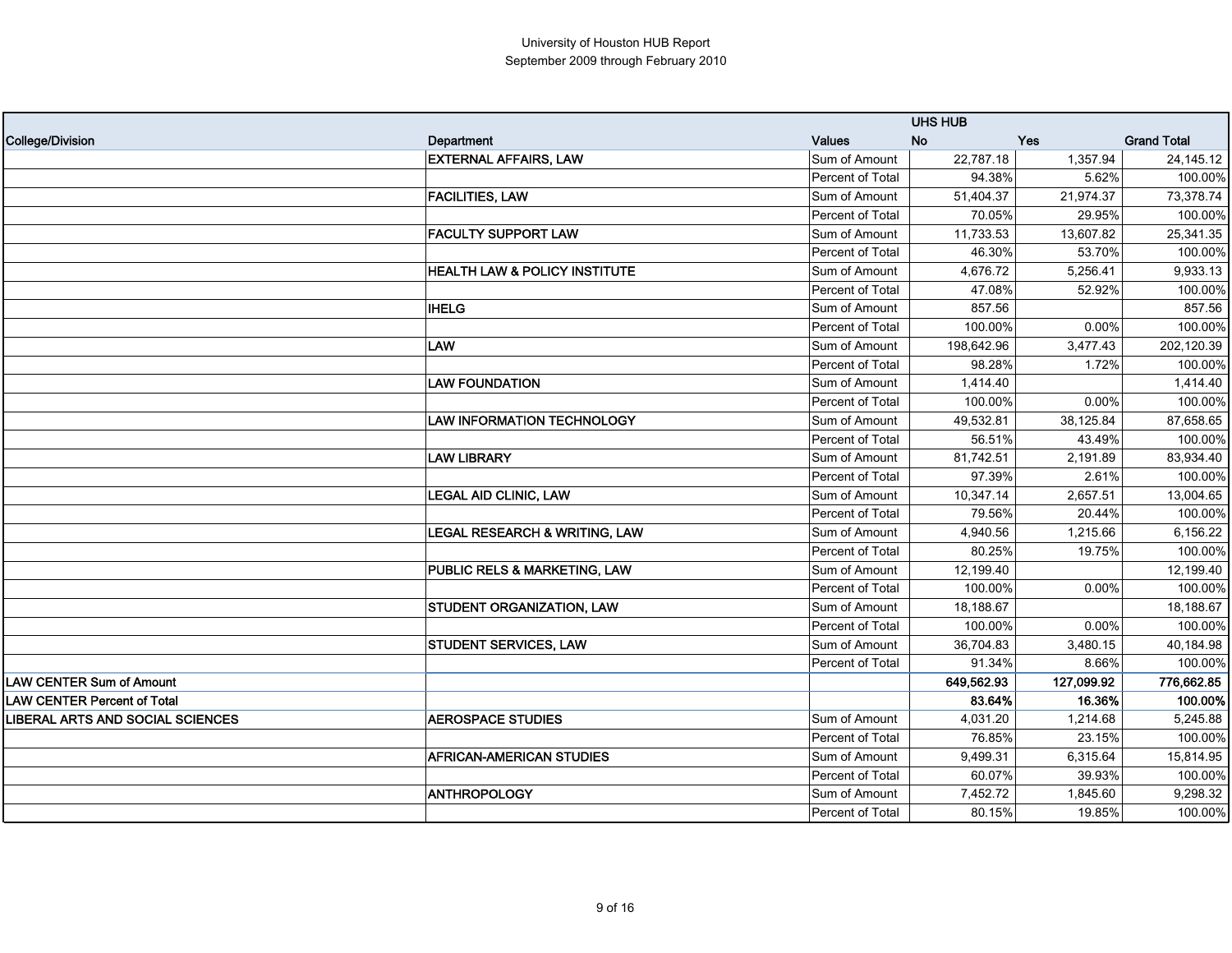|                                  |                                         |                         | <b>UHS HUB</b> |            |                    |
|----------------------------------|-----------------------------------------|-------------------------|----------------|------------|--------------------|
| College/Division                 | Department                              | <b>Values</b>           | <b>No</b>      | <b>Yes</b> | <b>Grand Total</b> |
| LIBERAL ARTS AND SOCIAL SCIENCES | <b>ART</b>                              | Sum of Amount           | 150,765.75     | 25,245.81  | 176,011.56         |
|                                  |                                         | <b>Percent of Total</b> | 85.66%         | 14.34%     | 100.00%            |
|                                  | <b>ARTE PUBLICO</b>                     | Sum of Amount           | 260,380.87     | 5,494.81   | 265,875.68         |
|                                  |                                         | Percent of Total        | 97.93%         | 2.07%      | 100.00%            |
|                                  | <b>BAND</b>                             | Sum of Amount           | 75,279.00      | 572.24     | 75,851.24          |
|                                  |                                         | Percent of Total        | 99.25%         | 0.75%      | 100.00%            |
|                                  | <b>BLAFFER GALLERY</b>                  | Sum of Amount           | 137,643.74     | 1,762.29   | 139,406.03         |
|                                  |                                         | Percent of Total        | 98.74%         | 1.26%      | 100.00%            |
|                                  | CENTER FOR PUBLIC HISTORY               | Sum of Amount           | 29,750.41      | 1,503.17   | 31,253.58          |
|                                  |                                         | Percent of Total        | 95.19%         | 4.81%      | 100.00%            |
|                                  | CENTER FOR PUBLIC POLICY                | Sum of Amount           | 14,259.68      | 170.68     | 14,430.36          |
|                                  |                                         | Percent of Total        | 98.82%         | 1.18%      | 100.00%            |
|                                  | <b>COMMUNICATION</b>                    | Sum of Amount           | 72,900.12      | 39,536.04  | 112,436.16         |
|                                  |                                         | Percent of Total        | 64.84%         | 35.16%     | 100.00%            |
|                                  | <b>COMMUNICATIONS DISORDERS</b>         | Sum of Amount           | 37,477.68      | 16,502.15  | 53,979.83          |
|                                  |                                         | Percent of Total        | 69.43%         | 30.57%     | 100.00%            |
|                                  | <b>CWMCA CENTER FOR THE ARTS</b>        | Sum of Amount           | 65,602.24      | 1,153.47   | 66,755.71          |
|                                  |                                         | <b>Percent of Total</b> | 98.27%         | 1.73%      | 100.00%            |
|                                  | <b>DEAN, LIBERAL ARTS &amp; SOC SCI</b> | Sum of Amount           | 44,270.81      | 17,925.35  | 62,196.16          |
|                                  |                                         | Percent of Total        | 71.18%         | 28.82%     | 100.00%            |
|                                  | <b>ECONOMICS</b>                        | Sum of Amount           | 74,166.23      | 12,741.12  | 86,907.35          |
|                                  |                                         | Percent of Total        | 85.34%         | 14.66%     | 100.00%            |
|                                  | <b>ENGLISH</b>                          | Sum of Amount           | 72,839.48      | 89,609.92  | 162,449.40         |
|                                  |                                         | Percent of Total        | 44.84%         | 55.16%     | 100.00%            |
|                                  | <b>HISPANIC STUDIES</b>                 | Sum of Amount           | 23,077.70      | 21,669.10  | 44,746.80          |
|                                  |                                         | Percent of Total        | 51.57%         | 48.43%     | 100.00%            |
|                                  | <b>HISTORY</b>                          | Sum of Amount           | 58,860.06      | 2,796.13   | 61,656.19          |
|                                  |                                         | Percent of Total        | 95.46%         | 4.54%      | 100.00%            |
|                                  | <b>MEXICAN-AMERICAN STUDIES</b>         | Sum of Amount           | 9,991.99       | 4,562.83   | 14,554.82          |
|                                  |                                         | <b>Percent of Total</b> | 68.65%         | 31.35%     | 100.00%            |
|                                  | <b>MILITARY SCIENCE</b>                 | Sum of Amount           | 3,541.19       | 841.05     | 4,382.24           |
|                                  |                                         | Percent of Total        | 80.81%         | 19.19%     | 100.00%            |
|                                  | MODERN AND CLASSICAL LANGUAGES          | Sum of Amount           | 10,900.50      | 14,543.96  | 25,444.46          |
|                                  |                                         | Percent of Total        | 42.84%         | 57.16%     | 100.00%            |
|                                  | <b>MUSIC</b>                            | Sum of Amount           | 113,788.44     | 16,260.53  | 130,048.97         |
|                                  |                                         | Percent of Total        | 87.50%         | 12.50%     | 100.00%            |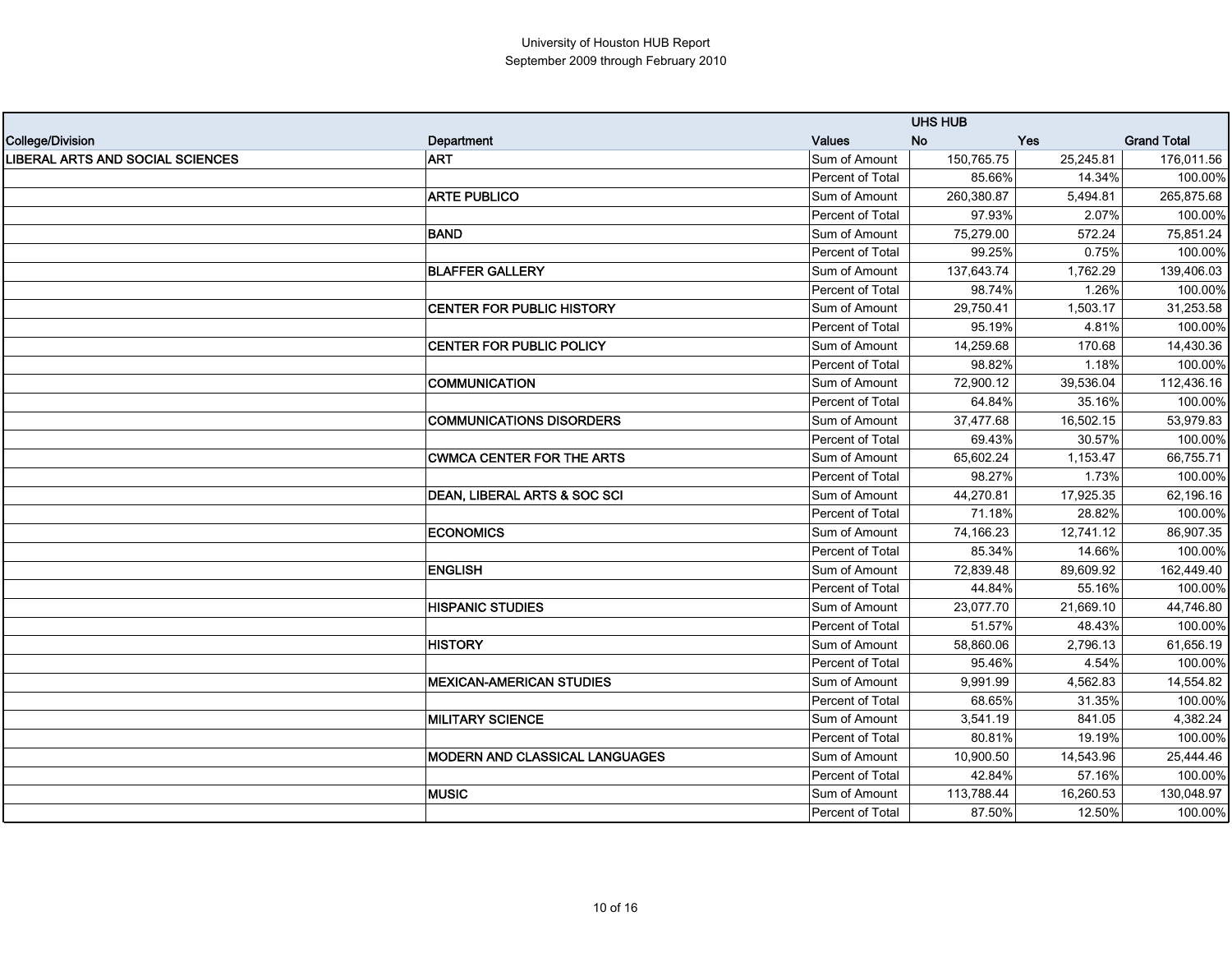|                                                          |                                                       |                         | <b>UHS HUB</b> |            |                    |
|----------------------------------------------------------|-------------------------------------------------------|-------------------------|----------------|------------|--------------------|
| <b>College/Division</b>                                  | Department                                            | Values                  | <b>No</b>      | <b>Yes</b> | <b>Grand Total</b> |
|                                                          | PHILOSOPHY                                            | Sum of Amount           | 2,406.09       | 32.45      | 2,438.54           |
|                                                          |                                                       | Percent of Total        | 98.67%         | 1.33%      | 100.00%            |
|                                                          | POLITICAL SCIENCE                                     | Sum of Amount           | 18,999.89      | 19,912.50  | 38,912.39          |
|                                                          |                                                       | Percent of Total        | 48.83%         | 51.17%     | 100.00%            |
|                                                          | <b>PSYCHOLOGY</b>                                     | Sum of Amount           | 182,374.91     | 38,316.25  | 220,691.16         |
|                                                          |                                                       | <b>Percent of Total</b> | 82.64%         | 17.36%     | 100.00%            |
|                                                          | PUBLIC ADMINISTRATION PROGRAM                         | Sum of Amount           | 2,014.55       |            | 2,014.55           |
|                                                          |                                                       | Percent of Total        | 100.00%        | 0.00%      | 100.00%            |
|                                                          | <b>RELIGIOUS STUDIES</b>                              | Sum of Amount           | 783.54         | 230.88     | 1,014.42           |
|                                                          |                                                       | Percent of Total        | 77.24%         | 22.76%     | 100.00%            |
|                                                          | <b>SOCIOLOGY</b>                                      | Sum of Amount           | 8,056.07       | 9,543.55   | 17,599.62          |
|                                                          |                                                       | Percent of Total        | 45.77%         | 54.23%     | 100.00%            |
|                                                          | <b>THEATRE</b>                                        | Sum of Amount           | 150,308.23     | 18,125.58  | 168,433.81         |
|                                                          |                                                       | Percent of Total        | 89.24%         | 10.76%     | 100.00%            |
|                                                          | <b>WOMEN'S STUDIES PROGRAM</b>                        | Sum of Amount           | 7,155.38       | 1,307.31   | 8,462.69           |
|                                                          |                                                       | Percent of Total        | 84.55%         | 15.45%     | 100.00%            |
|                                                          | <b>WRITING CENTER</b>                                 | Sum of Amount           | 9,275.15       | 4,466.24   | 13,741.39          |
|                                                          |                                                       | Percent of Total        | 67.50%         | 32.50%     | 100.00%            |
| LIBERAL ARTS AND SOCIAL SCIENCES Sum of Amount           |                                                       |                         | 1,657,852.93   | 374,201.33 | 2,032,054.26       |
| <b>LIBERAL ARTS AND SOCIAL SCIENCES Percent of Total</b> |                                                       |                         | 81.59%         | 18.41%     | 100.00%            |
| LIBRARY                                                  | <b>UNIVERSITY LIBRARIES</b>                           | Sum of Amount           | 4,757,546.45   | 363,205.18 | 5,120,751.63       |
|                                                          |                                                       | Percent of Total        | 92.91%         | 7.09%      | 100.00%            |
| <b>LIBRARY Sum of Amount</b>                             |                                                       |                         | 4,757,546.45   | 363,205.18 | 5,120,751.63       |
| <b>LIBRARY Percent of Total</b>                          |                                                       |                         | 92.91%         | 7.09%      | 100.00%            |
| NATURAL SCIENCE AND MATHEMATICS                          | <b>BIOLOGY &amp; BIOCHEMISTRY</b>                     | Sum of Amount           | 563,154.30     | 65,519.74  | 628,674.04         |
|                                                          |                                                       | Percent of Total        | 89.58%         | 10.42%     | 100.00%            |
|                                                          | <b>CAGE INSTITUTE</b>                                 | Sum of Amount           | 21,664.62      |            | 21,664.62          |
|                                                          |                                                       | Percent of Total        | 100.00%        | 0.00%      | 100.00%            |
|                                                          | <b>CHEMISTRY</b>                                      | Sum of Amount           | 665,140.42     | 111,378.59 | 776,519.01         |
|                                                          |                                                       | Percent of Total        | 85.66%         | 14.34%     | 100.00%            |
|                                                          | <b>COMPUTER SCIENCE</b>                               | Sum of Amount           | 129,040.55     | 52,271.76  | 181,312.31         |
|                                                          |                                                       | Percent of Total        | 71.17%         | 28.83%     | 100.00%            |
|                                                          | <b>CTR FOR NUCLEAR RECEPTORS &amp; CELL SIGNALING</b> | Sum of Amount           | 552,278.75     | 57,201.56  | 609,480.31         |
|                                                          |                                                       | Percent of Total        | 90.61%         | 9.39%      | 100.00%            |
|                                                          | <b>DEAN, NATURAL SCIENCE &amp; MATHE</b>              | Sum of Amount           | 108,697.09     | 62,738.87  | 171,435.96         |
|                                                          |                                                       | Percent of Total        | 63.40%         | 36.60%     | 100.00%            |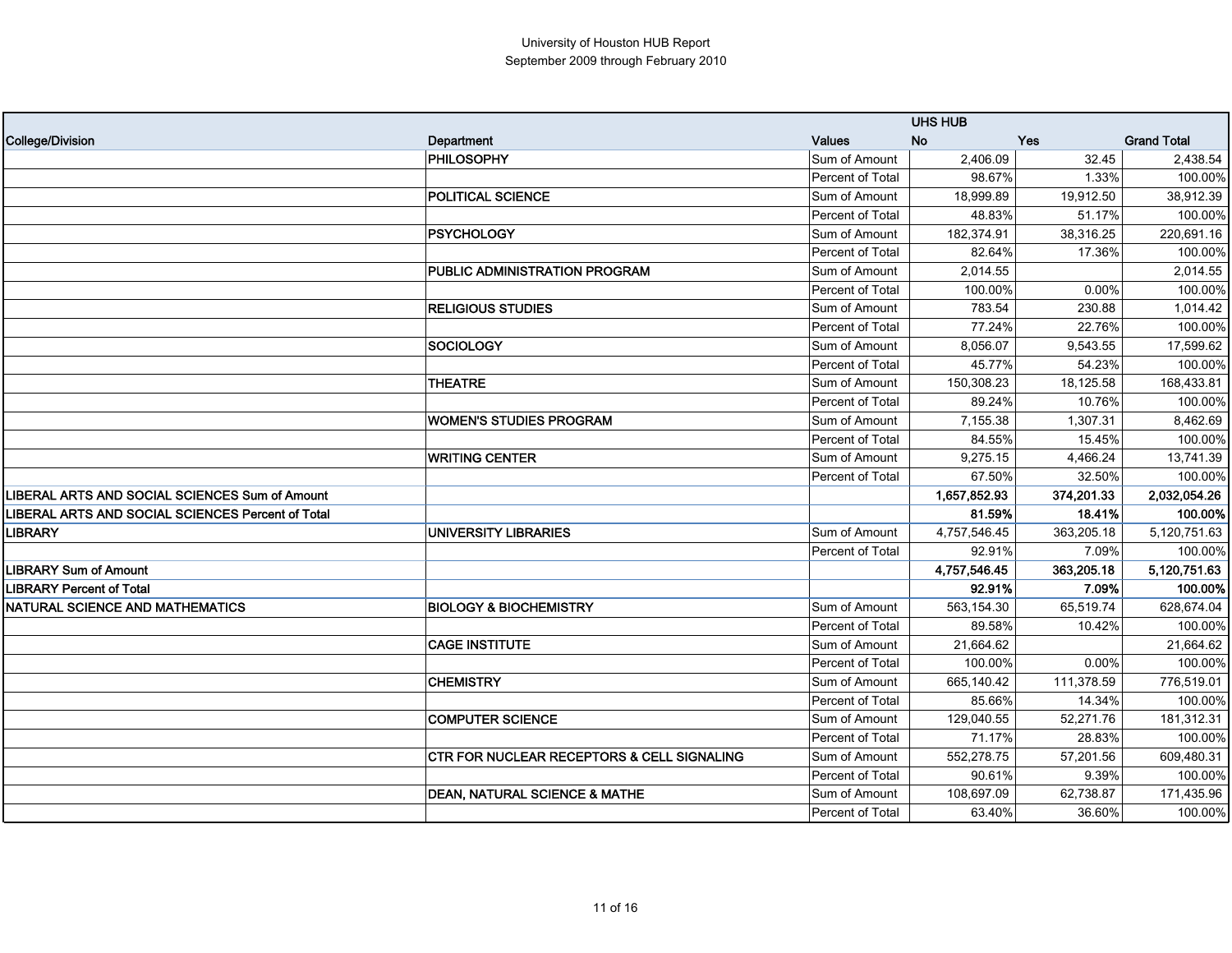|                                                  |                                           |                  | <b>UHS HUB</b>   |            |                    |
|--------------------------------------------------|-------------------------------------------|------------------|------------------|------------|--------------------|
| College/Division                                 | Department                                | <b>Values</b>    | <b>No</b><br>Yes |            | <b>Grand Total</b> |
| NATURAL SCIENCE AND MATHEMATICS                  | <b>EARTH AND ATMOSPHERIC SCIENCES</b>     | Sum of Amount    | 790,490.45       | 99,484.91  | 889,975.36         |
|                                                  |                                           | Percent of Total | 88.82%           | 11.18%     | 100.00%            |
|                                                  | <b>IMAQS</b>                              | Sum of Amount    | 99,542.86        | 559.50     | 100,102.36         |
|                                                  |                                           | Percent of Total | 99.44%           | 0.56%      | 100.00%            |
|                                                  | <b>INST FOR THEORETICAL &amp; ENG SCI</b> | Sum of Amount    | 1.949.37         |            | 1,949.37           |
|                                                  |                                           | Percent of Total | 100.00%          | 0.00%      | 100.00%            |
|                                                  | <b>INSTITUTE FOR NANOENERGY</b>           | Sum of Amount    | 4,886.59         |            | 4,886.59           |
|                                                  |                                           | Percent of Total | 100.00%          | 0.00%      | 100.00%            |
|                                                  | <b>MATHEMATICS</b>                        | Sum of Amount    | 240,095.35       | 29,409.43  | 269,504.78         |
|                                                  |                                           | Percent of Total | 89.09%           | 10.91%     | 100.00%            |
|                                                  | <b>PHYSICS</b>                            | Sum of Amount    | 149,956.39       | 31,536.76  | 181,493.15         |
|                                                  |                                           | Percent of Total | 82.62%           | 17.38%     | 100.00%            |
| NATURAL SCIENCE AND MATHEMATICS Sum of Amount    |                                           |                  | 3.326.896.74     | 510,101.12 | 3,836,997.86       |
| NATURAL SCIENCE AND MATHEMATICS Percent of Total |                                           |                  | 86.71%           | 13.29%     | 100.00%            |
| <b>OPTOMETRY</b>                                 | <b>DEAN, OPTOMETRY</b>                    | Sum of Amount    | 401,899.36       | 85,961.24  | 487,860.60         |
|                                                  |                                           | Percent of Total | 82.38%           | 17.62%     | 100.00%            |
|                                                  | <b>OPT VISION SCIENCES</b>                | Sum of Amount    | 418,980.23       | 26,647.14  | 445,627.37         |
|                                                  |                                           | Percent of Total | 94.02%           | 5.98%      | 100.00%            |
|                                                  | <b>OPTOMETRY CLINIC</b>                   | Sum of Amount    | 212,672.91       | 37,871.22  | 250,544.13         |
|                                                  |                                           | Percent of Total | 84.88%           | 15.12%     | 100.00%            |
| <b>OPTOMETRY Sum of Amount</b>                   |                                           |                  | 1,033,552.50     | 150,479.60 | 1,184,032.10       |
| <b>OPTOMETRY Percent of Total</b>                |                                           |                  | 87.29%           | 12.71%     | 100.00%            |
| <b>PHARMACY</b>                                  | <b>CLINICAL PHARMACY &amp; ADMINISTRA</b> | Sum of Amount    | 76,959.40        | 14,083.40  | 91,042.80          |
|                                                  |                                           | Percent of Total | 84.53%           | 15.47%     | 100.00%            |
|                                                  | <b>DEAN, PHARMACY</b>                     | Sum of Amount    | 829,343.51       | 59,843.91  | 889,187.42         |
|                                                  |                                           | Percent of Total | 93.27%           | 6.73%      | 100.00%            |
|                                                  | <b>INSTITUTE FOR DRUG EDUCATION</b>       | Sum of Amount    | 405.81           |            | 405.81             |
|                                                  |                                           | Percent of Total | 100.00%          | 0.00%      | 100.00%            |
|                                                  | <b>INSTITUTE OF COMMUNITY HEALTH</b>      | Sum of Amount    | 1,214.75         |            | 1,214.75           |
|                                                  |                                           | Percent of Total | 100.00%          | 0.00%      | 100.00%            |
|                                                  | PHARMACOLOGICAL & PHARMACEUTIC            | Sum of Amount    | 779,940.92       | 17,170.97  | 797,111.89         |
|                                                  |                                           | Percent of Total | 97.85%           | 2.15%      | 100.00%            |
| <b>PHARMACY Sum of Amount</b>                    |                                           |                  | 1,687,864.39     | 91,098.28  | 1,778,962.67       |
| <b>PHARMACY Percent of Total</b>                 |                                           |                  | 94.88%           | 5.12%      | 100.00%            |
| <b>RESEARCH</b>                                  | <b>ANIMAL CARE OPERATIONS</b>             | Sum of Amount    | 100,623.58       | 24,399.99  | 125,023.57         |
|                                                  |                                           | Percent of Total | 80.48%           | 19.52%     | 100.00%            |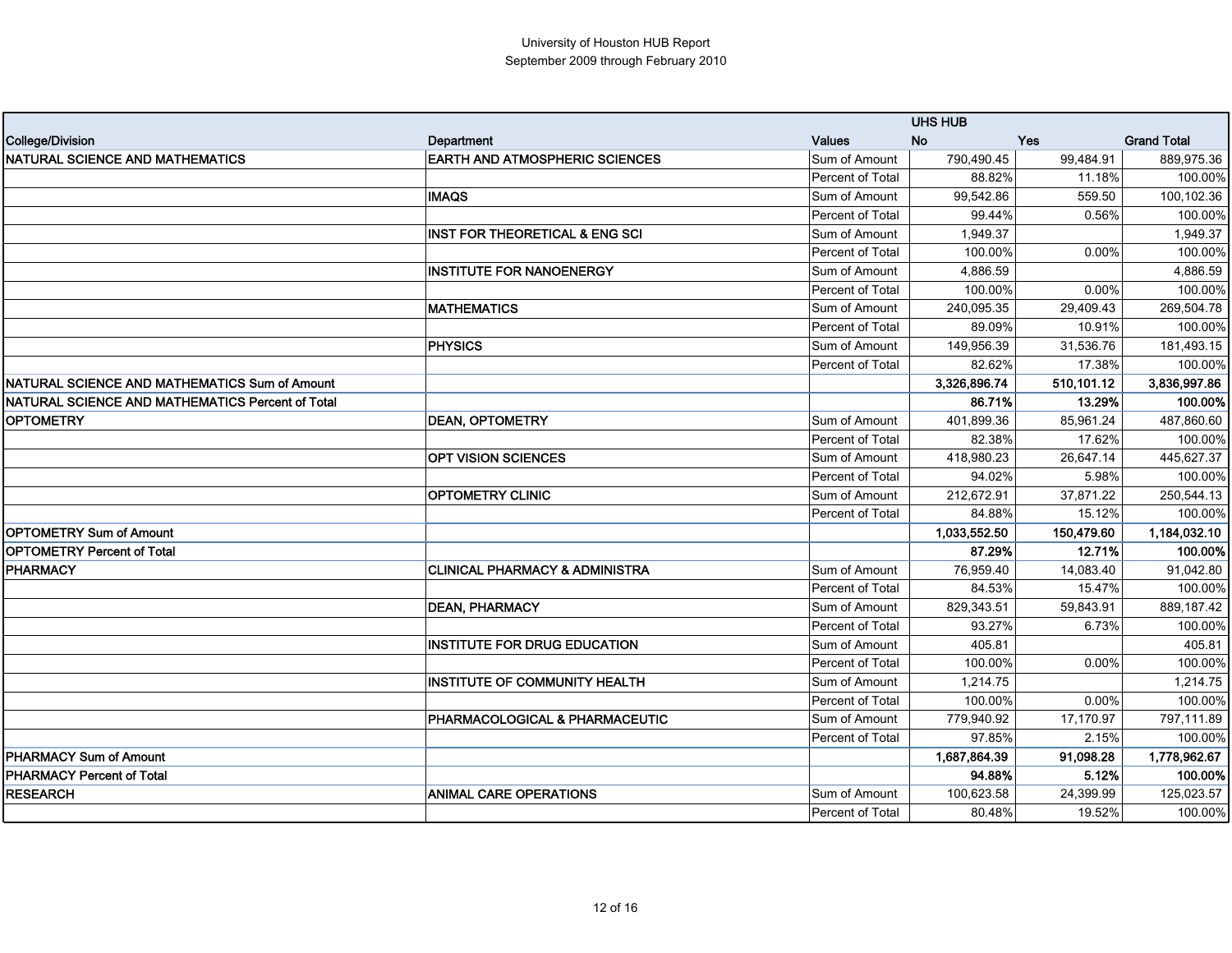|                  |                                                |                  | <b>UHS HUB</b> |           |                    |
|------------------|------------------------------------------------|------------------|----------------|-----------|--------------------|
| College/Division | Department                                     | <b>Values</b>    | <b>No</b>      | Yes       | <b>Grand Total</b> |
| <b>RESEARCH</b>  | <b>CENTER FOR ADVANCED MATERIALS</b>           | Sum of Amount    | 81.606.87      | 881.44    | 82,488.31          |
|                  |                                                | Percent of Total | 98.93%         | 1.07%     | 100.00%            |
|                  | <b>CENTER FOR MATERIALS CHEMISTRY</b>          | Sum of Amount    | 1,945.59       |           | 1,945.59           |
|                  |                                                | Percent of Total | 100.00%        | 0.00%     | 100.00%            |
|                  | <b>CTR FOR BIOMED/ENVIRON GENOMIC</b>          | Sum of Amount    |                | 14,081.51 | 14,081.51          |
|                  |                                                | Percent of Total | 0.00%          | 100.00%   | 100.00%            |
|                  | <b>CTR NEURO AND BIOMECH RESEARCH</b>          | Sum of Amount    | 173.88         |           | 173.88             |
|                  |                                                | Percent of Total | 100.00%        | 0.00%     | 100.00%            |
|                  | <b>ENVIRONMENTAL INSTIT-HOUSTON</b>            | Sum of Amount    | 918.35         | 3,373.00  | 4,291.35           |
|                  |                                                | Percent of Total | 21.40%         | 78.60%    | 100.00%            |
|                  | <b>GRANTS AND CONTRACTS</b>                    | Sum of Amount    | 1,907.79       | 2,454.45  | 4,362.24           |
|                  |                                                | Percent of Total | 43.73%         | 56.27%    | 100.00%            |
|                  | <b>HOUSTON COASTAL CENTER</b>                  | Sum of Amount    | 4,901.95       | 1,718.00  | 6,619.95           |
|                  |                                                | Percent of Total | 74.05%         | 25.95%    | 100.00%            |
|                  | <b>INSTITUTE FOR MOLECULAR DESIGN</b>          | Sum of Amount    | 71,180.20      |           | 71,180.20          |
|                  |                                                | Percent of Total | 100.00%        | 0.00%     | 100.00%            |
|                  | <b>INSTITUTE FOR SPACE SYSTEMS</b>             | Sum of Amount    | 4.43           |           | 4.43               |
|                  |                                                | Percent of Total | 100.00%        | 0.00%     | 100.00%            |
|                  | OFFICE OF TECHNOLOGY MANAGEMENT                | Sum of Amount    | 292,497.29     | 1,077.36  | 293,574.65         |
|                  |                                                | Percent of Total | 99.63%         | 0.37%     | 100.00%            |
|                  | <b>RESEARCH DIVISION OFFICE</b>                | Sum of Amount    | 14,600.55      | 31,004.19 | 45,604.74          |
|                  |                                                | Percent of Total | 32.02%         | 67.98%    | 100.00%            |
|                  | <b>RESEARCH FINANCIAL SERVICES</b>             | Sum of Amount    | 3,314.10       | 809.93    | 4,124.03           |
|                  |                                                | Percent of Total | 80.36%         | 19.64%    | 100.00%            |
|                  | <b>RESEARCH INFORMATION CENTER</b>             | Sum of Amount    | 58,821.33      | 12,865.40 | 71,686.73          |
|                  |                                                | Percent of Total | 82.05%         | 17.95%    | 100.00%            |
|                  | <b>RESEARCH INITIATIVES</b>                    | Sum of Amount    | 7,825.90       | 270.30    | 8,096.20           |
|                  |                                                | Percent of Total | 96.66%         | 3.34%     | 100.00%            |
|                  | <b>RESEARCH POLICIES/COMPLIANCE/COMMITTEES</b> | Sum of Amount    | 1,622.35       | 553.27    | 2,175.62           |
|                  |                                                | Percent of Total | 74.57%         | 25.43%    | 100.00%            |
|                  | <b>SPACE VACUUM EPITAXY CENTER</b>             | Sum of Amount    | 16,314.45      |           | 16,314.45          |
|                  |                                                | Percent of Total | 100.00%        | 0.00%     | 100.00%            |
|                  | <b>SUPER CONDUCT &amp; ADV MATERIALS</b>       | Sum of Amount    | 1,878.73       |           | 1,878.73           |
|                  |                                                | Percent of Total | 100.00%        | 0.00%     | 100.00%            |
|                  | <b>TIMES</b>                                   | Sum of Amount    | 97,077.58      | 12,346.79 | 109,424.37         |
|                  |                                                | Percent of Total | 88.72%         | 11.28%    | 100.00%            |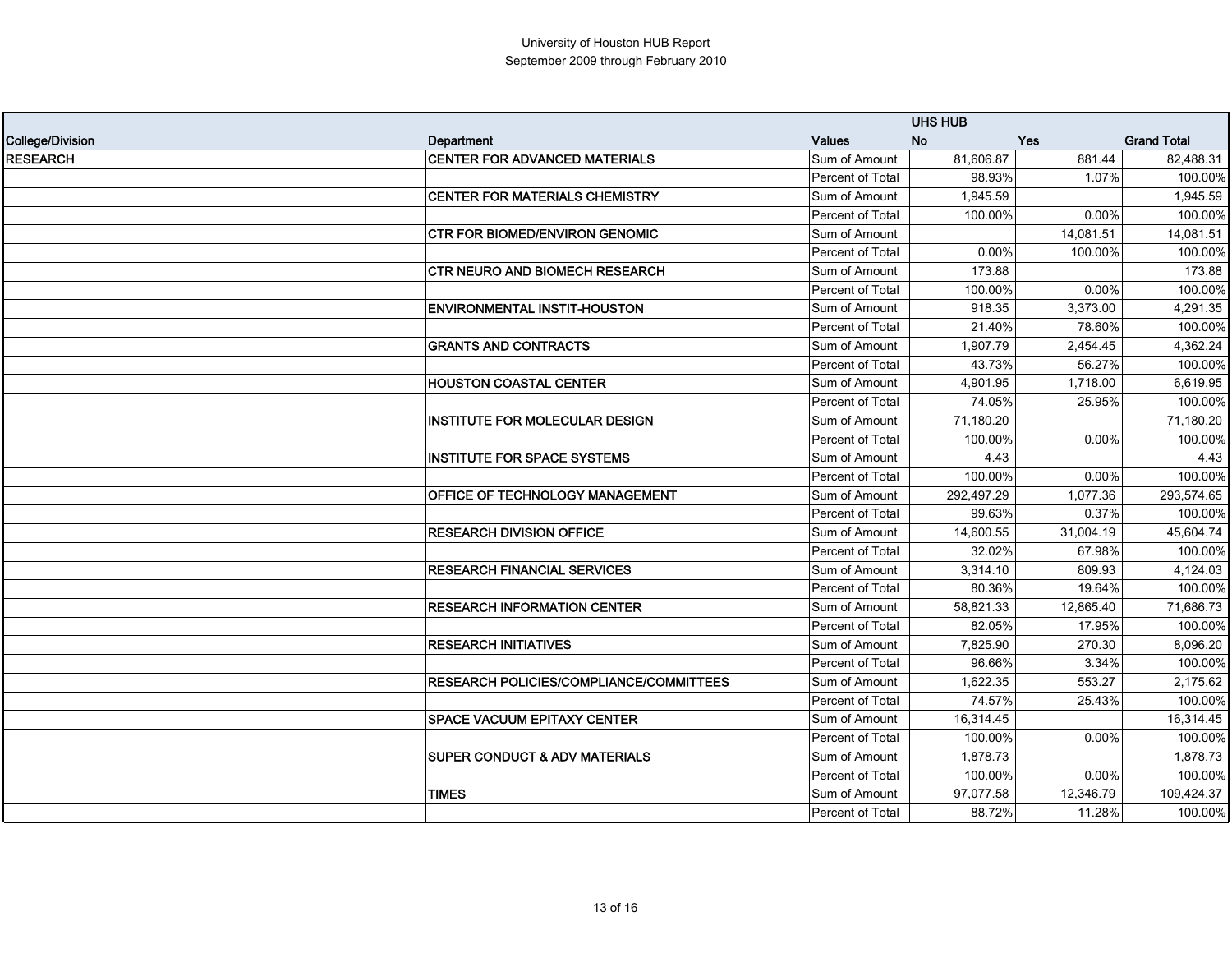|                                  |                                             |                  | <b>UHS HUB</b> |            |                    |
|----------------------------------|---------------------------------------------|------------------|----------------|------------|--------------------|
| College/Division                 | Department                                  | <b>Values</b>    | <b>No</b>      | <b>Yes</b> | <b>Grand Total</b> |
|                                  | TX CTR SUPERCONDUCTIVITY AT UH              | Sum of Amount    | 351.616.71     | 20,003.97  | 371,620.68         |
|                                  |                                             | Percent of Total | 94.62%         | 5.38%      | 100.00%            |
|                                  | TX LEARNING/COMPUTATIONAL CTR               | Sum of Amount    | 248,050.70     | 52,797.53  | 300,848.23         |
|                                  |                                             | Percent of Total | 82.45%         | 17.55%     | 100.00%            |
|                                  | UH ENERGY CLUSTER                           | Sum of Amount    | 293,798.86     |            | 293,798.86         |
|                                  |                                             | Percent of Total | 100.00%        | 0.00%      | 100.00%            |
|                                  | UH WIND CLUSTER                             | Sum of Amount    | 822.85         | 241.50     | 1,064.35           |
|                                  |                                             | Percent of Total | 77.31%         | 22.69%     | 100.00%            |
|                                  | <b>WIND ENERGY CENTER</b>                   | Sum of Amount    | 29,255.74      | 582.26     | 29,838.00          |
|                                  |                                             | Percent of Total | 98.05%         | 1.95%      | 100.00%            |
| <b>RESEARCH Sum of Amount</b>    |                                             |                  | 1,680,759.78   | 179,460.89 | 1,860,220.67       |
| <b>RESEARCH Percent of Total</b> |                                             |                  | 90.35%         | 9.65%      | 100.00%            |
| <b>STUDENT AFFAIRS</b>           | <b>CAMPUS ACTIVITIES</b>                    | Sum of Amount    | 64,077.97      | 10,633.22  | 74,711.19          |
|                                  |                                             | Percent of Total | 85.77%         | 14.23%     | 100.00%            |
|                                  | <b>CAMPUS RECREATION</b>                    | Sum of Amount    | 264,520.81     | 69,540.26  | 334,061.07         |
|                                  |                                             | Percent of Total | 79.18%         | 20.82%     | 100.00%            |
|                                  | CENTER FOR STUDENTS W/DISABILITIES          | Sum of Amount    | 304,768.00     | 4,490.90   | 309,258.90         |
|                                  |                                             | Percent of Total | 98.55%         | 1.45%      | 100.00%            |
|                                  | <b>CHILD CARE CENTER</b>                    | Sum of Amount    | 75,589.89      | 13,110.92  | 88,700.81          |
|                                  |                                             | Percent of Total | 85.22%         | 14.78%     | 100.00%            |
|                                  | <b>COUNSELING AND PSYCH SVCS</b>            | Sum of Amount    | 20,442.88      | 4,223.26   | 24,666.14          |
|                                  |                                             | Percent of Total | 82.88%         | 17.12%     | 100.00%            |
|                                  | <b>DEAN OF STUDENTS</b>                     | Sum of Amount    | 17,907.59      | 2,236.47   | 20,144.06          |
|                                  |                                             | Percent of Total | 88.90%         | 11.10%     | 100.00%            |
|                                  | <b>INT'L STUDENT &amp; SCHOLAR SERVICES</b> | Sum of Amount    | 27,899.59      | 1,263.06   | 29,162.65          |
|                                  |                                             | Percent of Total | 95.67%         | 4.33%      | 100.00%            |
|                                  | LEARNING AND ASSESSMENT SVCS                | Sum of Amount    | 19.610.75      | 4,943.55   | 24,554.30          |
|                                  |                                             | Percent of Total | 79.87%         | 20.13%     | 100.00%            |
|                                  | <b>LEARNING SUPPORT SERVICES</b>            | Sum of Amount    | 10,798.15      | 5,494.36   | 16,292.51          |
|                                  |                                             | Percent of Total | 66.28%         | 33.72%     | 100.00%            |
|                                  | <b>RELIGION CENTER</b>                      | Sum of Amount    | 3,818.92       | 156.82     | 3,975.74           |
|                                  |                                             | Percent of Total | 96.06%         | 3.94%      | 100.00%            |
|                                  | <b>RESIDENTIAL LIFE &amp; HOUSING</b>       | Sum of Amount    | 960,616.75     | 130,302.66 | 1,090,919.41       |
|                                  |                                             | Percent of Total | 88.06%         | 11.94%     | 100.00%            |
|                                  | <b>STUDENT AFFAIRS</b>                      | Sum of Amount    | 49,771.08      | 22,562.67  | 72,333.75          |
|                                  |                                             | Percent of Total | 68.81%         | 31.19%     | 100.00%            |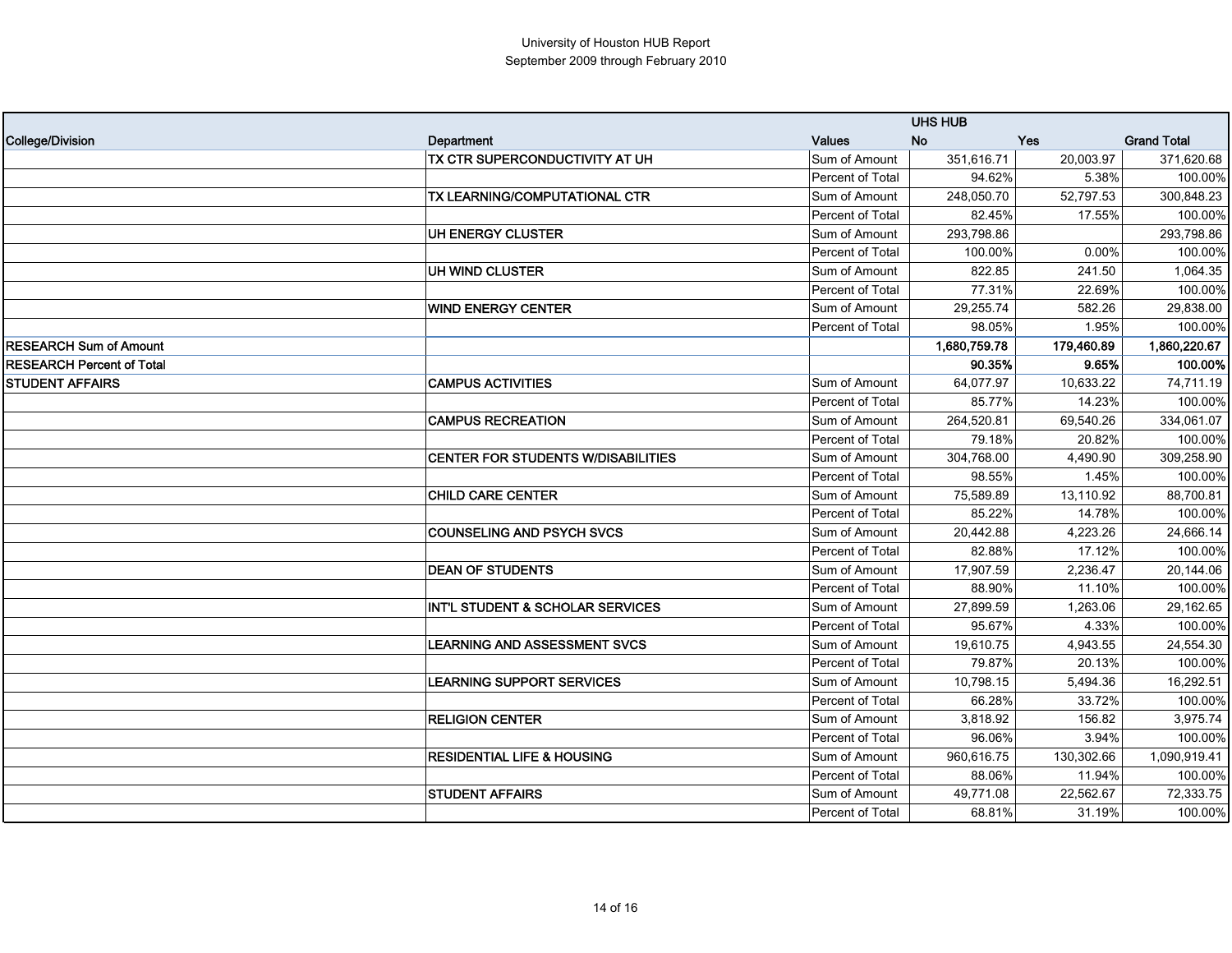|                                         |                                         |                  | <b>UHS HUB</b> |            |                    |
|-----------------------------------------|-----------------------------------------|------------------|----------------|------------|--------------------|
| <b>College/Division</b>                 | Department                              | Values           | <b>No</b>      | <b>Yes</b> | <b>Grand Total</b> |
|                                         | <b>STUDENT HEALTH CENTER</b>            | Sum of Amount    | 145,951.25     | 82,899.18  | 228,850.43         |
|                                         |                                         | Percent of Total | 63.78%         | 36.22%     | 100.00%            |
|                                         | <b>STUDENT PHARMACY</b>                 | Sum of Amount    | 1,640.16       |            | 1,640.16           |
|                                         |                                         | Percent of Total | 100.00%        | 0.00%      | 100.00%            |
|                                         | <b>STUDENT PUBLICATIONS</b>             | Sum of Amount    | 56,427.72      | 1,465.75   | 57,893.47          |
|                                         |                                         | Percent of Total | 97.47%         | 2.53%      | 100.00%            |
|                                         | UNIVERSITY CAREER SERVICES              | Sum of Amount    | 15,985.36      | 8,330.93   | 24,316.29          |
|                                         |                                         | Percent of Total | 65.74%         | 34.26%     | 100.00%            |
|                                         | <b>UNIVERSITY CENTER</b>                | Sum of Amount    | 362,727.83     | 59,051.32  | 421,779.15         |
|                                         |                                         | Percent of Total | 86.00%         | 14.00%     | 100.00%            |
|                                         | UNIVERSITY TESTING SERVICES             | Sum of Amount    | 62,767.25      | 14,708.53  | 77,475.78          |
|                                         |                                         | Percent of Total | 81.02%         | 18.98%     | 100.00%            |
|                                         | <b>URBAN EXPERIENCE VPSA</b>            | Sum of Amount    | 168.68         | 3,256.31   | 3,424.99           |
|                                         |                                         | Percent of Total | 4.92%          | 95.08%     | 100.00%            |
|                                         | <b>VETERAN SERVICES</b>                 | Sum of Amount    | 4,997.98       | 4,052.59   | 9,050.57           |
|                                         |                                         | Percent of Total | 55.22%         | 44.78%     | 100.00%            |
| <b>STUDENT AFFAIRS Sum of Amount</b>    |                                         |                  | 2,470,488.61   | 442,722.76 | 2,913,211.37       |
| <b>STUDENT AFFAIRS Percent of Total</b> |                                         |                  | 84.80%         | 15.20%     | 100.00%            |
| <b>TECHNOLOGY</b>                       | CENTER FOR APPLIED TECHNOLOGY           | Sum of Amount    | 3,813.51       | 586.80     | 4,400.31           |
|                                         |                                         | Percent of Total | 86.66%         | 13.34%     | 100.00%            |
|                                         | CENTER FOR FUTURE OF HEALTH             | Sum of Amount    | 6,351.95       |            | 6,351.95           |
|                                         |                                         | Percent of Total | 100.00%        | 0.00%      | 100.00%            |
|                                         | CENTER FOR LIFE SCIENCES TECH           | Sum of Amount    | 116,885.11     | 6,994.78   | 123,879.89         |
|                                         |                                         | Percent of Total | 94.35%         | 5.65%      | 100.00%            |
|                                         | <b>CENTER FOR TECHNOLOGY LITERACY</b>   | Sum of Amount    | 23,541.71      |            | 23,541.71          |
|                                         |                                         | Percent of Total | 100.00%        | 0.00%      | 100.00%            |
|                                         | <b>DEAN. TECHNOLOGY</b>                 | Sum of Amount    | 157,054.10     | 246,444.91 | 403,499.01         |
|                                         |                                         | Percent of Total | 38.92%         | 61.08%     | 100.00%            |
|                                         | <b>ENGINEERING TECHNOLOGY</b>           | Sum of Amount    | 149,879.63     | 8,118.34   | 157,997.97         |
|                                         |                                         | Percent of Total | 94.86%         | 5.14%      | 100.00%            |
|                                         | HUMAN DEVELOP AND CONSUMER SCI          | Sum of Amount    | 55,552.42      | 25,711.59  | 81,264.01          |
|                                         |                                         | Percent of Total | 68.36%         | 31.64%     | 100.00%            |
|                                         | <b>INFORMATION &amp; LOGISTICS TECH</b> | Sum of Amount    | 72,220.17      | 75,193.77  | 147,413.94         |
|                                         |                                         | Percent of Total | 48.99%         | 51.01%     | 100.00%            |
|                                         | <b>TMAC</b>                             | Sum of Amount    | 41,553.82      | 996.71     | 42,550.53          |
|                                         |                                         | Percent of Total | 97.66%         | 2.34%      | 100.00%            |